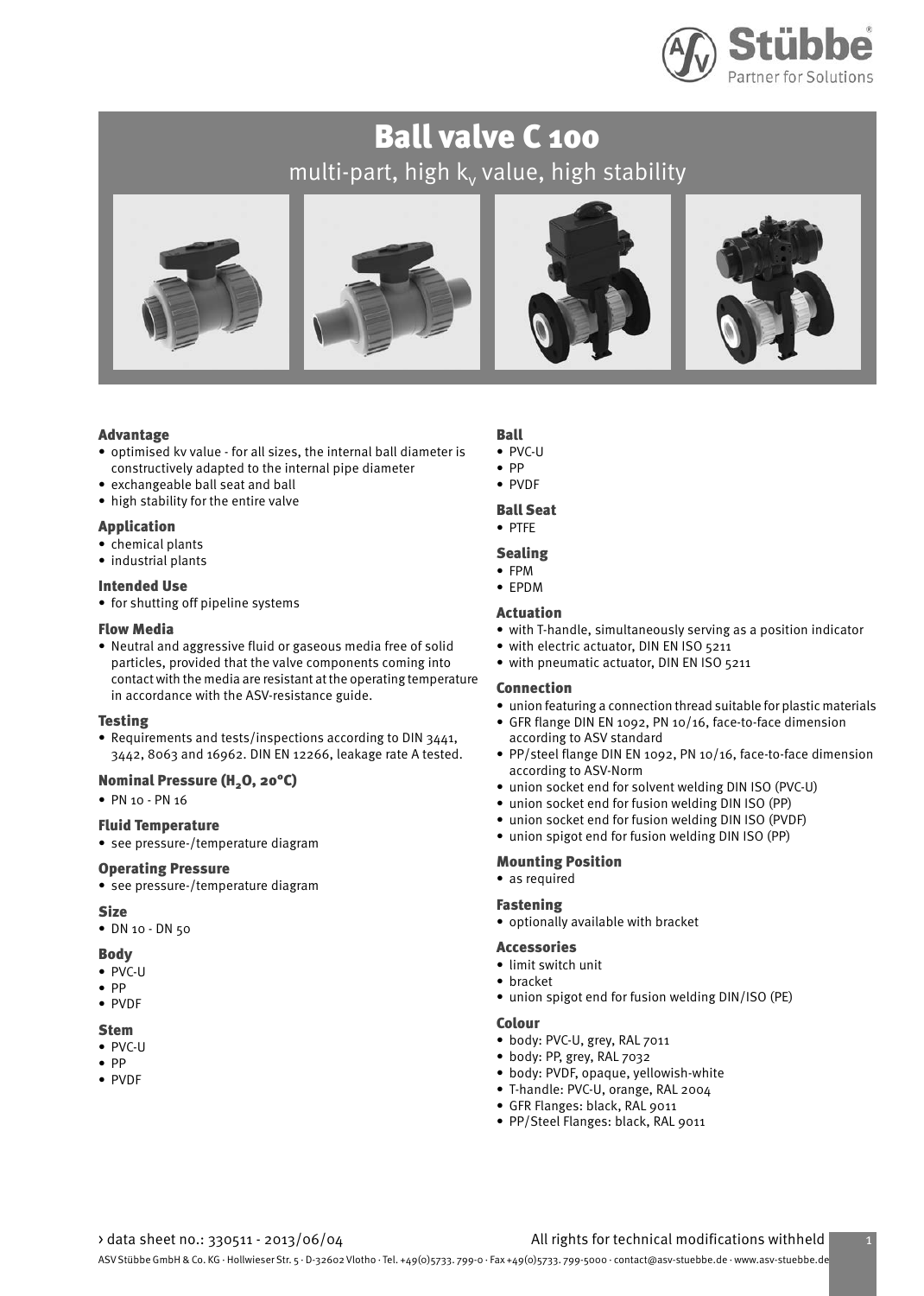

### Ball valve C 100

#### Pressure/temperature diagram



 $P =$  operating pressure

The pressure/temperature limits are applicable for the stated nominal pressures and a computed operating life factor of 25 years. These are standard values for harmless media (DIN 2403), to which the valve material is resistant.

For other media please refer to the ASV resistance guide.

The durability of wear parts depends on the operating conditions of the application.

For temperatures below 0°C (PP < +10°C) please specify the precise operating conditions of the application.

The rated pressure depends on the valve size and material. For the corresponding rated pressure value of the valve, please refer to the »Order table«.

#### Pressure loss curve (standard values for  $H<sub>2</sub>O$ , 20°C)



*∆*P = pressure loss

#### $Q = flow$ pressure loss and k, value

The diagram shows the pressure loss ∆P in relation to the flow Q. Conversion aid:

 $c_v = k_v \times 0.07$ ;  $f_v = k_v \times 0.0585$ 

Units:

k<sub>v</sub> [l/min]; c<sub>v</sub> [gal/min] US; f<sub>v</sub> [gal/min] GB

#### Flow characteristic





FR =  $K_{\mathsf{v}}$ value

 $T = temperature$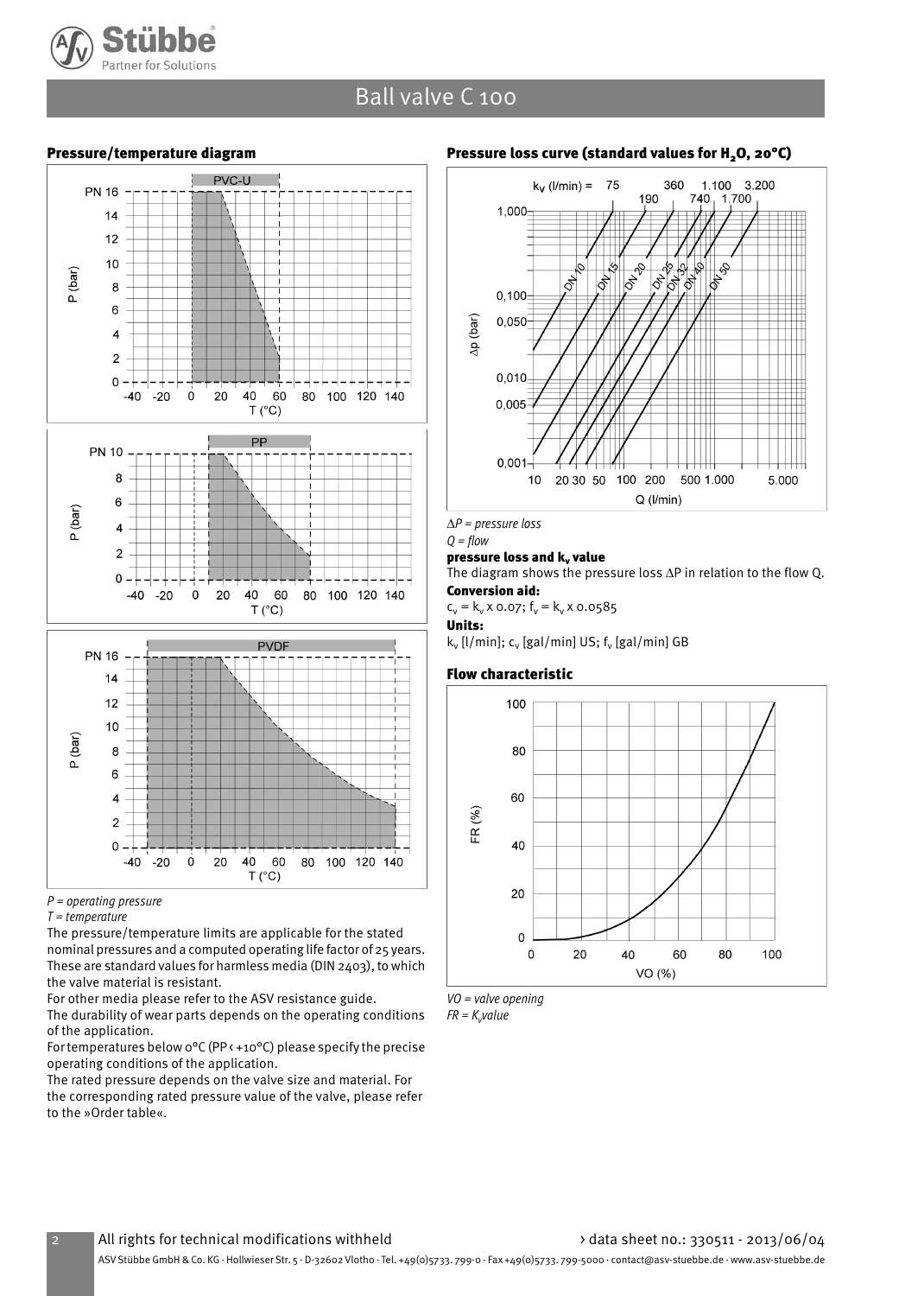

#### Torque (Nm)

| $d$ (mm)    | 16  | 20  | 25  | 32  | 40  | 50  | 63   |  |
|-------------|-----|-----|-----|-----|-----|-----|------|--|
| PVC-U       | 2.5 | 2.5 | 3.6 | 4.5 | 6.2 | 8.5 | 11.0 |  |
| <b>PP</b>   | 2.5 | 2.5 | 3.6 | 4.5 | 6.2 | 8.5 | 11.0 |  |
| <b>PVDF</b> | 2.5 | 2.5 | 3.6 | 4.5 | 6.2 | 8.5 | 11.0 |  |
|             |     |     |     |     |     |     |      |  |

The specified torques apply to manually operated valves and are reference values. They were determined at the specified nominal pressures with  $H_2O$ , 20°C. These values can be higher or lower, depending on the operating pressure.

#### Operating note

Safe operation of the valve can only be ensured if it is properly installed, operated, serviced or repaired by qualified personnel according to its intended use while observing the accident prevention regulations, safety regulations, relevant standards, directives/technical regulations or codes of practice such as e.g. DIN, DIN EN, DIN ISO and DVS\*. \*DVS = German Welding Society The intended use includes adhering to specified limit values for pressure and temperature, as well as checking the resistance. This requires all components coming into contact with the medium to be "resistant" in accordance with the ASV resistance guide.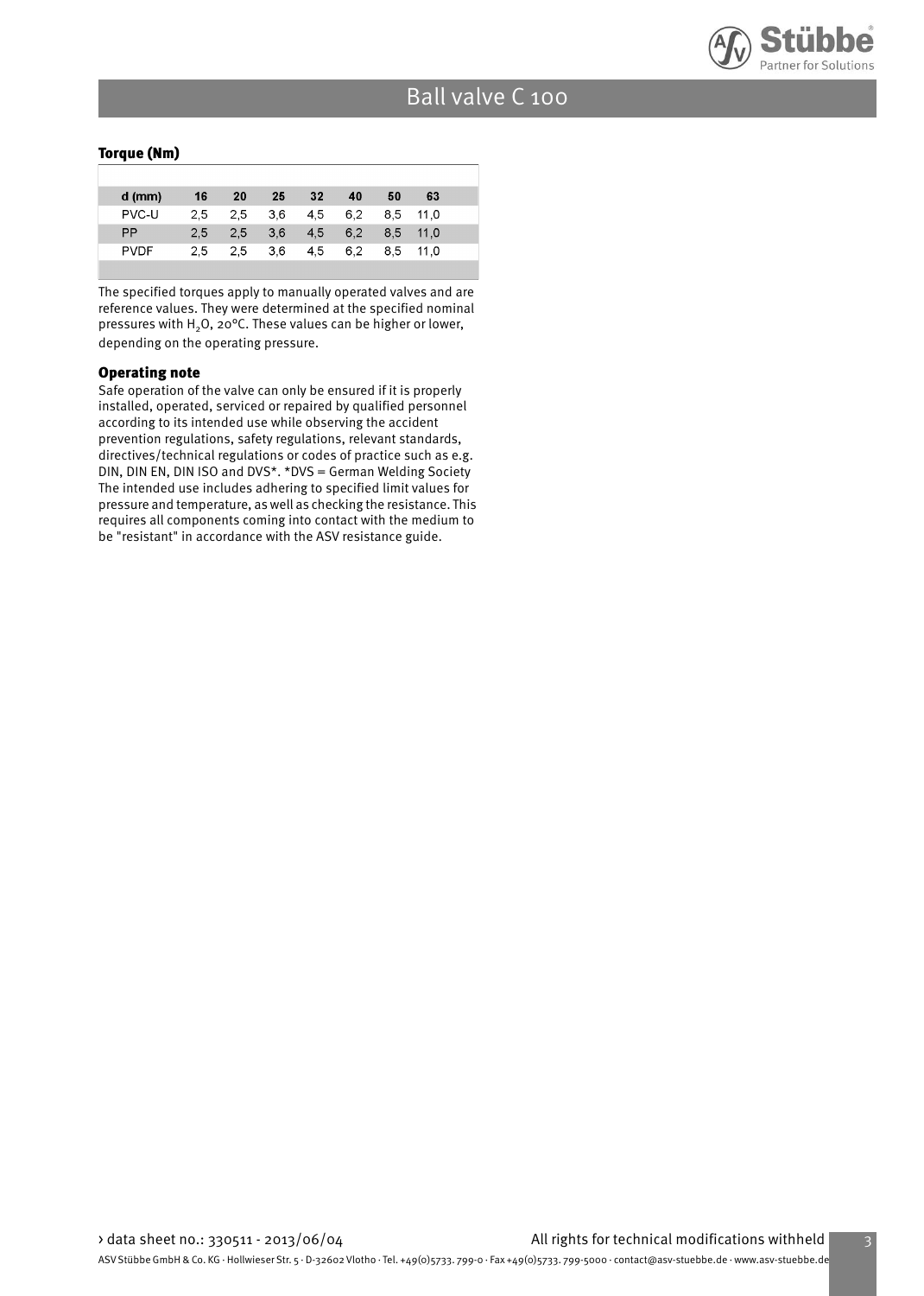

# Ball valve C 100, manual



| body PVC-U         |                  | <b>ball PVC-U</b> |             |             |             |             |             |             |                         |
|--------------------|------------------|-------------------|-------------|-------------|-------------|-------------|-------------|-------------|-------------------------|
|                    |                  |                   |             |             |             |             |             |             |                         |
| size               | d(mm)            |                   | 16          | 20          | 25          | 32          | 40          | 50          | 63                      |
| pressure range     | DN(mm)           |                   | 10          | 15          | 20          | 25          | 32          | 40          | 50                      |
|                    | DN(inch)         |                   | 3/8         | 1/2         | 3/4         | $\mathbf 1$ | 11/4        | 11/2        | $\overline{\mathbf{c}}$ |
|                    | PN(bar)          |                   | 16          | 16          | 16          | 16          | 16          | 16          | 16                      |
| Connection         | <b>Ball seat</b> | sealing           | ident No.   |             |             |             |             |             |                         |
| PVC-U              | <b>PTFE</b>      | <b>EPDM</b>       | 118627      | 118628      | 118629      | 118630      | 118631      | 118632      | 118633                  |
| socket end DIN ISO | <b>PTFE</b>      | <b>FPM</b>        | 118655      | 118656      | 118657      | 118658      | 118659      | 118660      | 118661                  |
|                    | weight           |                   | 0.16 kg     | $0.16$ $kg$ | 0.28 kg     | 0.40 kg     | 0.42 kg     | 1.00 kg     | 1.70 kg                 |
| GFR                | <b>PTFE</b>      | <b>EPDM</b>       |             | 122211      | 122212      | 122213      | 122214      | 122215      | 122216                  |
| flange DIN EN 1092 | <b>PTFE</b>      | <b>FPM</b>        |             | 122219      | 122220      | 122221      | 122222      | 122223      | 122224                  |
|                    | weight           |                   |             | 0.42 kg     | 0.60 kg     | 0.63 kg     | 0.79 kg     | $1.05$ $kg$ | 1.15 kg                 |
|                    |                  | <b>ball PP</b>    |             |             |             |             |             |             |                         |
| <b>body PP</b>     |                  |                   |             |             |             |             |             |             |                         |
| size               | d(mm)            |                   | 16          | 20          | 25          | 32          | 40          | 50          | 63                      |
| pressure range     | DN(mm)           |                   | 10          | 15          | 20          | 25          | 32          | 40          | 50                      |
|                    | DN(inch)         |                   | 3/8         | 1/2         | 3/4         | $\mathbf 1$ | 11/4        | 11/2        | $\overline{c}$          |
|                    | PN(bar)          |                   | 10          | 10          | 10          | $10\,$      | 10          | 10          | 10                      |
| Connection         | <b>Ball seat</b> | sealing           | ident No.   |             |             |             |             |             |                         |
| PP                 | <b>PTFE</b>      | <b>EPDM</b>       | 118635      | 118636      | 118637      | 118638      | 118639      | 118640      | 118641                  |
| socket end DIN ISO | <b>PTFE</b>      | <b>FPM</b>        | 118663      | 118664      | 118665      | 118666      | 118667      | 118668      | 118669                  |
|                    | weight           |                   | $0.13$ $kg$ | 0.13 kg     | $0.25$ $kg$ | 0.35 kg     | $0.57$ $kg$ | 0.74 kg     | 0.65 kg                 |
| PP                 | <b>PTFF</b>      | <b>FPDM</b>       |             | 122275      | 122276      | 122277      | 122278      | 122270      | 122280                  |

| PP                 | <b>PTFE</b> | <b>IEPDM</b> | 122275  | 122276  | 122277  | 122278  | 122279  | 122280  |
|--------------------|-------------|--------------|---------|---------|---------|---------|---------|---------|
| spigot end DIN ISO | <b>PTFE</b> | <b>FPM</b>   | 122283  | 122284  | 122285  | 122286  | 122287  | 122288  |
|                    | weight      |              | 0.13 kg | 0.22 kg | 0.32 kg | 0.60 kg | 0.81 kg | 1.28 kg |
| GFR                | <b>PTFE</b> | <b>EPDM</b>  | 122227  | 122228  | 122229  | 122230  | 122231  | 122232  |
| flange DIN EN 1092 | <b>PTFE</b> | <b>FPM</b>   | 122235  | 122236  | 122237  | 122238  | 122239  | 122240  |
|                    | weight      |              | 0.30 kg | 0.50 kg | 0.73 kg | 1.20 kg | 0.94 kg | 2.30 kg |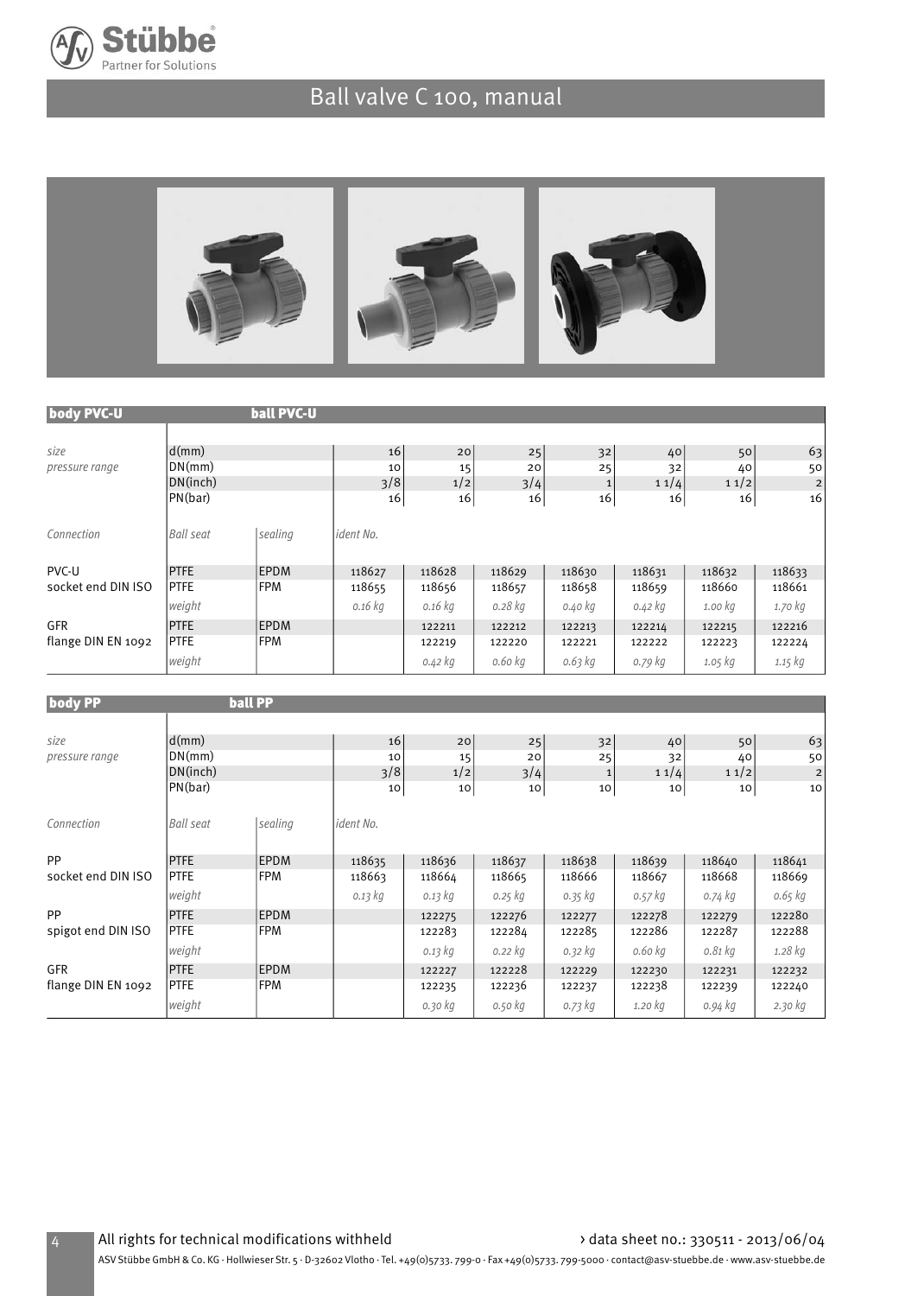

# Ball valve C 100, manual



| <b>body PVDF</b>                 |                                        | <b>ball PVDF</b> |                              |                 |                 |                          |                  |                  |                            |
|----------------------------------|----------------------------------------|------------------|------------------------------|-----------------|-----------------|--------------------------|------------------|------------------|----------------------------|
| size<br>pressure range           | d(mm)<br>DN(mm)<br>DN(inch)<br>PN(bar) |                  | 16 <sub>1</sub><br>10<br>3/8 | 20<br>15<br>1/2 | 25<br>20<br>3/4 | 32<br>25<br>$\mathbf{1}$ | 40<br>32<br>11/4 | 50<br>40<br>11/2 | 63<br>50<br>$\overline{2}$ |
| Connection                       | <b>Ball seat</b>                       | sealing          | 16<br>ident No.              | 16              | 16              | 16                       | 16               | 16               | 16                         |
| <b>PVDF</b>                      | <b>PTFE</b>                            | <b>IFPM</b>      | 118671                       | 118672          | 118673          | 118674                   | 118675           | 118676           | 118677                     |
| socket end DIN ISO               | weight                                 |                  | $0.21$ $kg$                  | 0.23 kg         | 0.32 kg         | 0.48 kg                  | 0.90 kg          | 1.31 kg          | $2.06$ kg                  |
| PP / steel<br>flange DIN EN 1092 | <b>PTFE</b>                            | <b>FPM</b>       |                              | 122251          | 122252          | 122253                   | 122254           | 122255           | 122256                     |
|                                  | weight                                 |                  |                              | o.76 kg         | 1.00 kg         | 1.50 kg                  | 1.83 kg          | 3.00 kg          | 4.20 kg                    |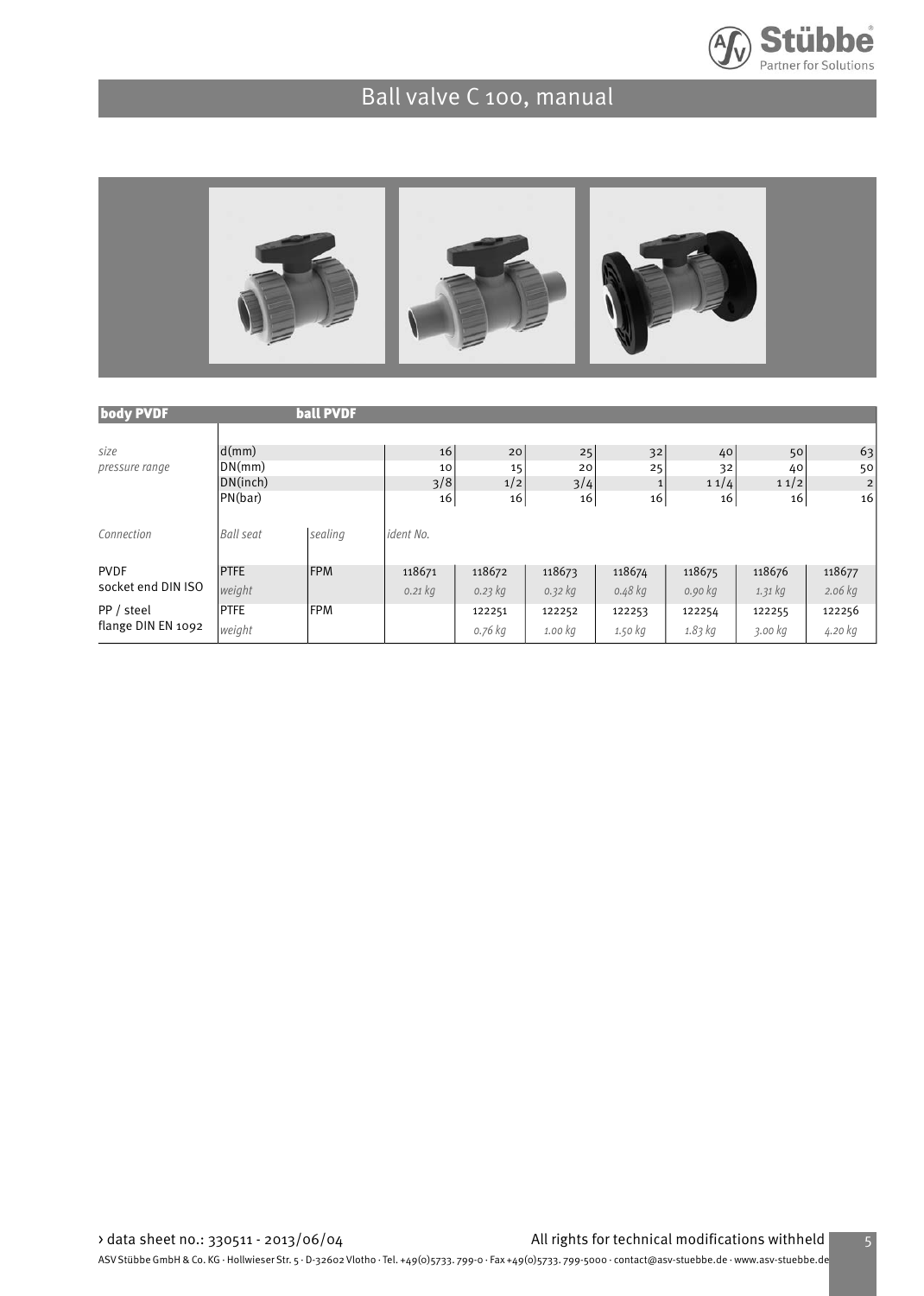

# Ball valve C 100, manual

dimensions



| d(mm)          |                | 16                       | 20   | 25             | 32             | 40   | 50   | 63                      |
|----------------|----------------|--------------------------|------|----------------|----------------|------|------|-------------------------|
| DN(mm)         |                | 10                       | 15   | 20             | 25             | 32   | 40   | 50                      |
| DN(inch)       |                | 3/8                      | 1/2  | 3/4            | $\mathbf 1$    | 11/4 | 11/2 | $\overline{\mathbf{c}}$ |
|                |                |                          |      |                |                |      |      |                         |
| dimensions(mm) |                |                          |      |                |                |      |      |                         |
| PP/PVC-U       | B              | ٠                        | 12   | 14             | 15             | 17   | 17   | 18                      |
| <b>PVDF</b>    | B              |                          | 13   | 14.5           | 15.5           | 17.5 | 17.5 | 19                      |
|                | d <sub>2</sub> |                          | 14   | 14             | 14             | 18   | 18   | 18                      |
|                | dk             | 13.5                     | 13.5 | 18             | 23.5           | 30.5 | 38.5 | 49                      |
| PP             | D              | -                        | 94   | 103            | 115            | 138  | 148  | 163                     |
| PVC-U          | D              |                          | 95   | 105            | 115            | 140  | 150  | 165                     |
| <b>PVDF</b>    | D              |                          | 93   | 103            | 105            | 137  | 147  | 162                     |
|                | D1             | 49                       | 49   | 59             | 69             | 86   | 101  | 123                     |
|                | E              | 68                       | 68   | 78             | 88             | 98   | 108  | 118                     |
|                | f              |                          | 6    | $\overline{7}$ | $\overline{7}$ | 8    | 8    | 9                       |
|                | H              | 51                       | 51   | 61             | 70             | 81   | 90   | 110                     |
|                | К              | $\overline{\phantom{a}}$ | 65   | 75             | 85             | 100  | 110  | 125                     |
|                | L              | ÷                        | 150  | 170            | 180            | 210  | 230  | 278                     |
|                | L1             |                          | 169  | 182            | 186            | 216  | 223  | 243                     |
|                | L <sub>2</sub> | 59                       | 59   | 72             | 76             | 86   | 93   | 113                     |
| PP             | L3             | 71                       | 68   | 84             | 90             | 103  | 114  | 140                     |
| PVC-U          | L3             | 65                       | 65   | 78             | 82             | 92   | 99   | 119                     |
| <b>PVDF</b>    | L3             | 70                       | 67   | 83             | 89             | 102  | 112  | 138                     |
| PP             | $L_4$          | 97                       | 97   | 116            | 126            | 144  | 160  | 195                     |
| PVC-U          | $L_4$          | 97                       | 97   | 116            | 126            | 144  | 161  | 197                     |
| <b>PVDF</b>    | $L_4$          | 96                       | 96   | 115            | 125            | 143  | 159  | 194                     |



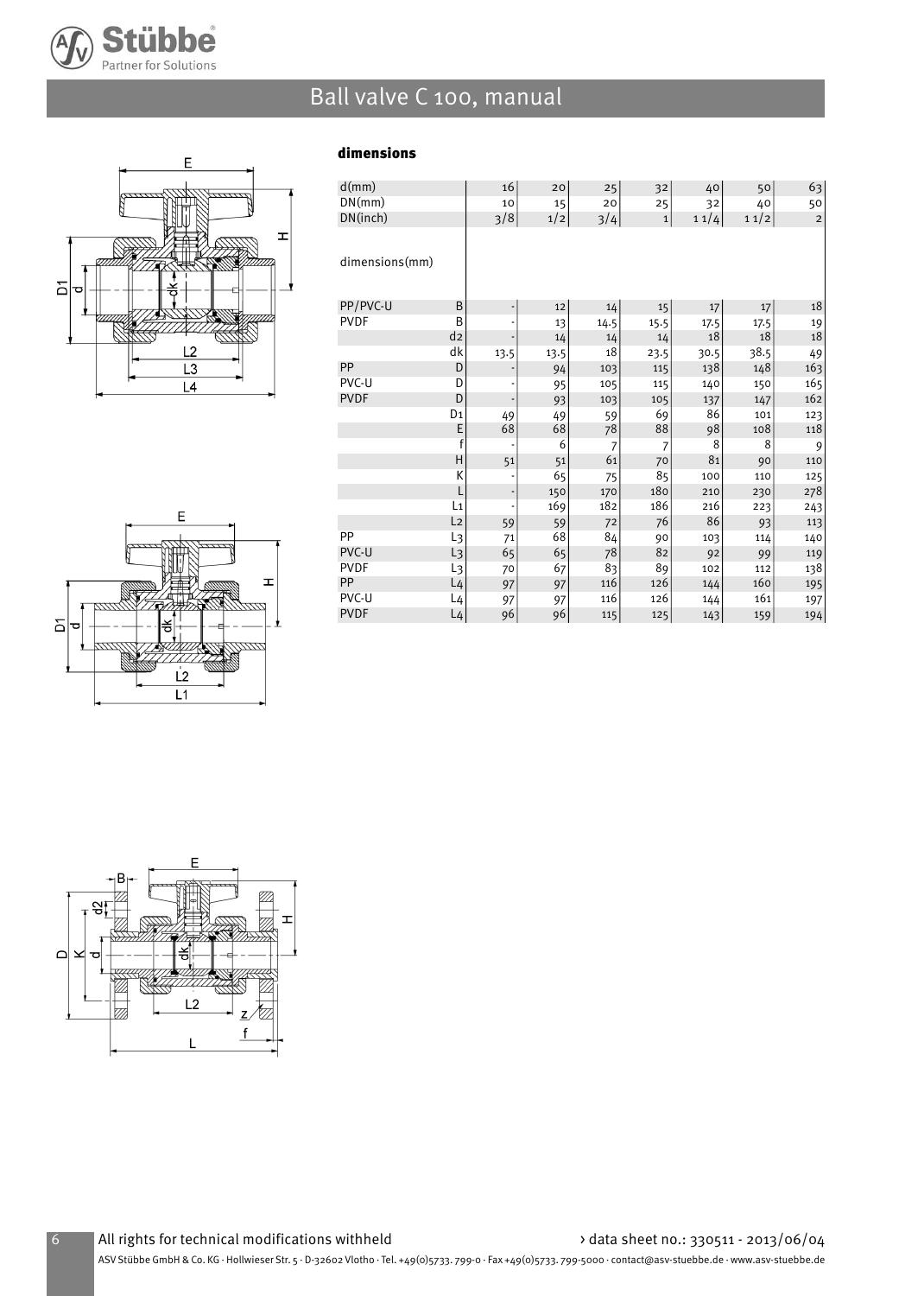



#### Voltage

- please refer to the technical data
- further drive variants and options on request

#### Mounting Set

• PA, glass fibre reinforced

### Coupling

- PA, glass fibre reinforced
- Bracket
- PA, glass fibre reinforced

#### Screws

• stainless steel (1.4301)

| <b>Actuator variant 230 V</b> |                  |             | body PVC-U |            |            | ball PVC-U |             |            |            |
|-------------------------------|------------------|-------------|------------|------------|------------|------------|-------------|------------|------------|
|                               |                  |             |            |            |            |            |             |            |            |
| size                          | d(mm)            |             | 16         | 20         | 25         | 32         | 40          | 50         | 63         |
| pressure range                | DN(mm)           |             | 10         | 15         | 20         | 25         | 32          | 40         | 50         |
|                               | DN(inch)         |             | 3/8        | 1/2        | 3/4        |            | 11/4        | 11/2       | 2          |
|                               | PN(bar)          |             | 16         | 16         | 16         | 16         | 16          | 16         | 16         |
|                               |                  |             |            |            |            |            |             |            |            |
| Connection                    | <b>Ball seat</b> | sealing     | ident No.  |            |            |            |             |            |            |
|                               |                  |             |            |            |            |            |             |            |            |
| PVC-U                         | <b>PTFE</b>      | <b>EPDM</b> | 1186279030 | 1186289030 | 1186299030 | 1186309030 | 1186319030  | 1186329030 | 1186339030 |
| socket end DIN ISO            | <b>PTFE</b>      | <b>IFPM</b> | 1186559030 | 1186569030 | 1186579030 | 1186589030 | 1186599030  | 1186609030 | 1186619030 |
|                               | weight           |             | 1.86 kg    | 1.86 kg    | 1.97 kg    | 2.08 kg    | $2.38$ $kg$ | 2.68 kg    | 3.40 kg    |
| <b>GFR</b>                    | <b>PTFE</b>      | <b>EPDM</b> |            | 1222119030 | 1222129030 | 1222139030 | 1222149030  | 1222159030 | 1222169030 |
| flange DIN EN 1092            | <b>PTFE</b>      | <b>FPM</b>  |            | 1222199030 | 1222209030 | 1222219030 | 1222229030  | 1222239030 | 1222249030 |
|                               | weight           |             |            | 2.11 kg    | 2.32 kg    | 2.53 kg    | 3.13 kg     | 3.58 kg    | 4.58 kg    |

| <b>Actuator variant 230 V</b> |                  |             | body PP          |            | <b>ball PP</b> |            |            |            |                |
|-------------------------------|------------------|-------------|------------------|------------|----------------|------------|------------|------------|----------------|
|                               |                  |             |                  |            |                |            |            |            |                |
| size                          | d(mm)            |             | 16               | 20         | 25             | 32         | 40         | 50         | 63             |
| pressure range                | DN(mm)           |             | 10               | 15         | 20             | 25         | 32         | 40         | 50             |
|                               | DN(inch)         |             | 3/8              | 1/2        | 3/4            | 1          | 11/4       | 11/2       | $\overline{2}$ |
|                               | PN(bar)          |             | 10               | 10         | 10             | 10         | 10         | 10         | 10             |
| Connection                    | <b>Ball seat</b> | sealing     | <i>ident No.</i> |            |                |            |            |            |                |
| <b>PP</b>                     | <b>PTFE</b>      | <b>EPDM</b> | 1186359030       | 1186369030 | 1186379030     | 1186389030 | 1186399030 | 1186409030 | 1186419030     |
| socket end DIN ISO            | <b>PTFE</b>      | <b>FPM</b>  | 1186639030       | 1186649030 | 1186659030     | 1186669030 | 1186679030 | 1186689030 | 1186699030     |
|                               | weight           |             | $1.83$ kg        | $1.83$ kg  | 1.90 kg        | 1.72 kg    | $2.17$ kg  | 2.44 kg    | 2.92 kg        |
| <b>PP</b>                     | <b>PTFE</b>      | <b>EPDM</b> |                  | 1222759030 | 1222769030     | 1222779030 | 1222789030 | 1222799030 | 1222809030     |
| spigot end DIN ISO            | <b>PTFE</b>      | lFPM.       |                  | 1222839030 | 1222849030     | 1222859030 | 1222869030 | 1222879030 | 1222889030     |
|                               | weight           |             |                  | $1.83$ kg  | 1.92 kg        | 2.00 kg    | 2.23 kg    | 2.47 kg    | 2.91 kg        |
| <b>GFR</b>                    | <b>PTFE</b>      | <b>EPDM</b> |                  | 1222279030 | 1222289030     | 1222299030 | 1222309030 | 1222319030 | 1222329030     |
| flange DIN EN 1092            | <b>PTFE</b>      | <b>FPM</b>  |                  | 1222359030 | 1222369030     | 1222379030 | 1222389030 | 1222399030 | 1222409030     |
|                               | weight           |             |                  | 2.08 kg    | $2.25$ $kg$    | 2.44 kg    | 2.92 kg    | 3.34 kg    | 4.07 kg        |

#### > data sheet no.: 330511 - 2013/06/04 All rights for technical modifications withheld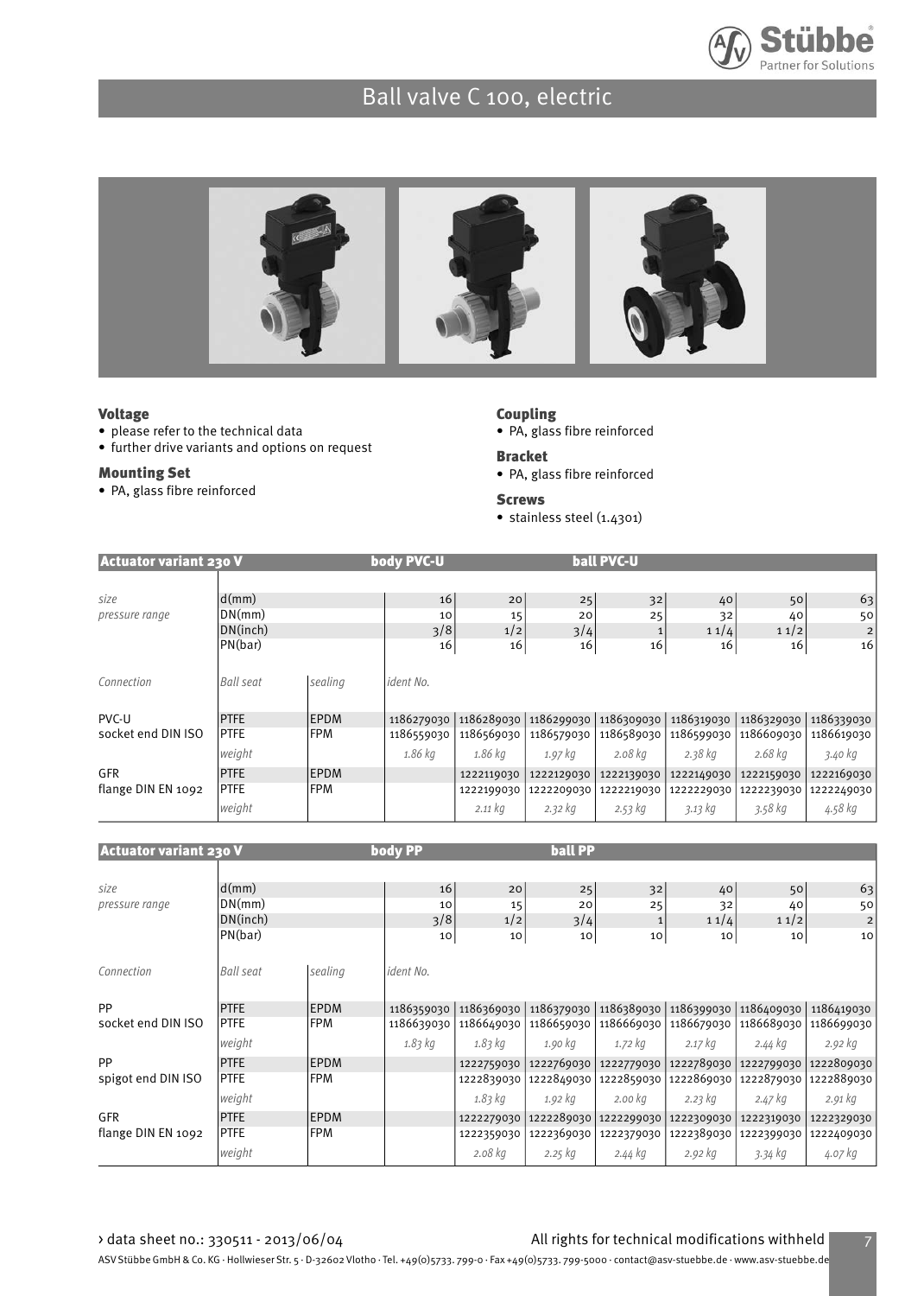



| <b>Actuator variant 230 V</b>    |                                                 |             | body PVDF       |                 |                 | <b>ball PVDF</b> |                  |                  |                            |
|----------------------------------|-------------------------------------------------|-------------|-----------------|-----------------|-----------------|------------------|------------------|------------------|----------------------------|
| size<br>pressure range           | $\mathsf{d}(m\mathsf{m})$<br>DN(mm)<br>DN(inch) |             | 16<br>10<br>3/8 | 20<br>15<br>1/2 | 25<br>20<br>3/4 | 32<br>25         | 40<br>32<br>11/4 | 50<br>40<br>11/2 | 63<br>50<br>$\overline{c}$ |
|                                  | PN(bar)                                         |             | 16              | 16              | 16              | 16               | 16               | 16               | 16                         |
| Connection                       | <b>Ball seat</b>                                | sealing     | ident No.       |                 |                 |                  |                  |                  |                            |
| <b>PVDF</b>                      | <b>PTFE</b>                                     | <b>IFPM</b> | 1186719030      | 1186729030      | 1186739030      | 1186749030       | 1186759030       | 1186769030       | 1186779030                 |
| socket end DIN ISO               | weight                                          |             | $1.91$ kg       | $1.91\,$ kg     | $2.05$ $kg$     | $2.20$ kg        | $2.59$ kg        | $2.97$ kg        | $3.74$ kg                  |
| PP / steel<br>flange DIN EN 1092 | <b>PTFE</b>                                     | <b>FPM</b>  |                 | 1222519030      | 1222529030      | 1222539030       | 1222549030       | 1222559030       | 1222569030                 |
|                                  | weight                                          |             |                 | $2.16$ kg       | 2.40 kg         | 2.65 kg          | 3.34 kg          | 3.87 kg          | 5.09 kg                    |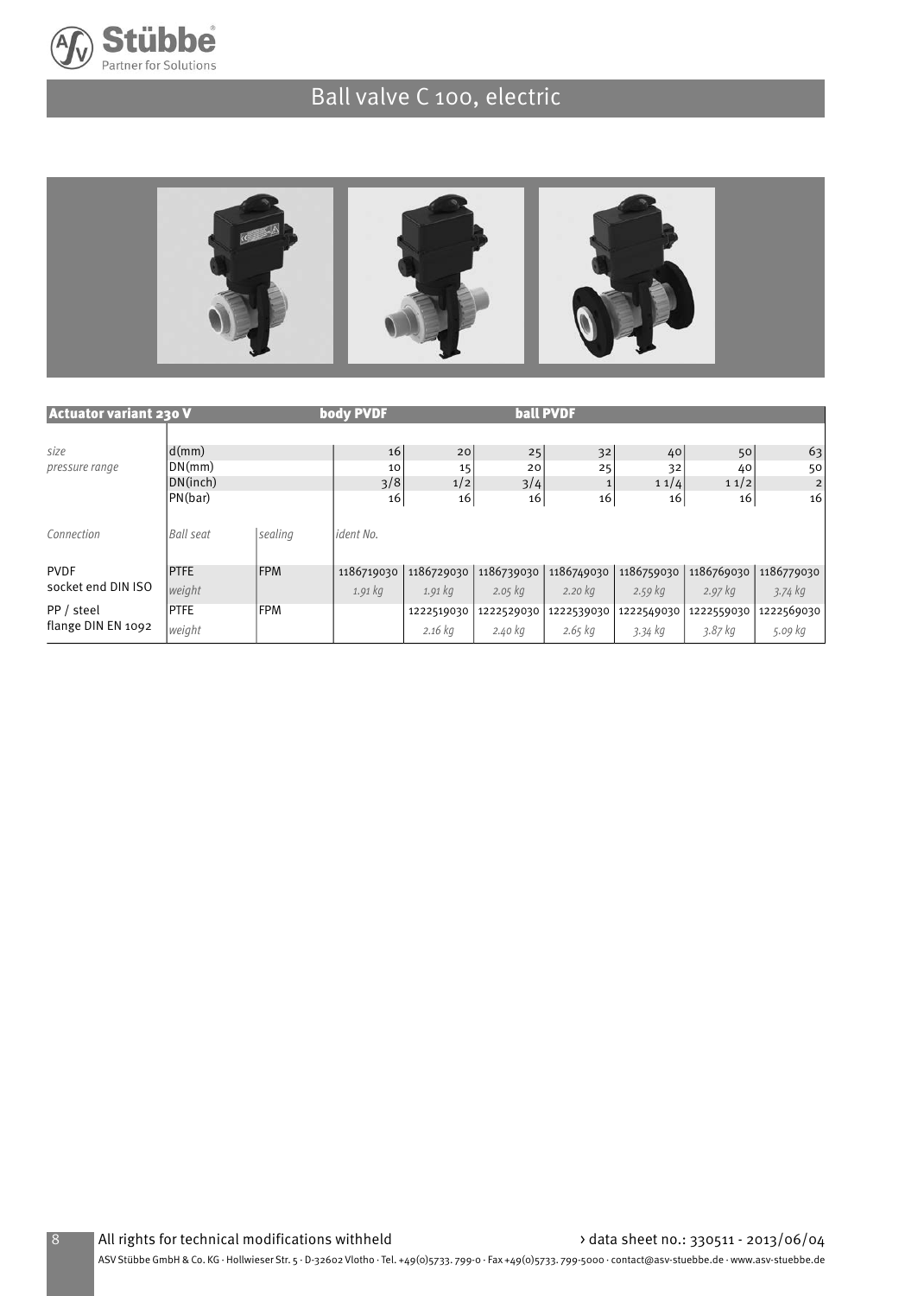



 $N<sub>1</sub>$ 

Ó

 $\pm$ 

 $\tilde{H}$ 

N

### dimensions

| d(mm)          |                | 16                       | 20      | 25      | 32           | 40        | 50      | 63          |
|----------------|----------------|--------------------------|---------|---------|--------------|-----------|---------|-------------|
| DN(mm)         |                | 10                       | 15      | 20      | 25           | 32        | 40      | 50          |
| DN(inch)       |                | 3/8                      | 1/2     | 3/4     | $\mathbf{1}$ | 11/4      | 11/2    | $\mathbf 2$ |
| V(mm)          |                | 44                       | 44      | 47      | 58           | 51        | 90      | 88          |
| actuator type  |                | ER                       | ER      | ER      | ER           | <b>ER</b> | ER      | ER          |
|                |                | Premier                  | Premier | Premier | Premier      | Premier   | Premier | Premier     |
|                |                | 20                       | 20      | 20      | 20           | 20        | 20      | 20          |
| dimensions(mm) |                |                          |         |         |              |           |         |             |
|                | A              | 78                       | 78      | 82      | 104          | 102       | 130     | 134         |
| PP             | b              |                          | 12      | 12      | 15           | 17        | 17      | 18          |
| PVC-U          | b              | $\overline{\phantom{a}}$ | 12      | 14      | 15           | 17        | 17      | 18          |
| <b>PVDF</b>    | b              | ÷                        | 13      | 14.5    | 15.5         | 17.5      | 17.5    | 19          |
|                | d <sub>2</sub> | $\overline{\phantom{a}}$ | 14      | 14      | 14           | $18\,$    | 18      | 18          |
| PP/PVC-U       | D              | ÷                        | 95      | 105     | 115          | 140       | 150     | 165         |
| <b>PVDF</b>    | D              |                          | 95      | 106     | 116          | 141       | 151     | 166         |
|                | h1             | 50                       | 50      | 60      | 66           | 74        | 95.5    | 104         |
|                | h <sub>2</sub> | 47                       | 47      | 45      | 62           | 54        | 94.5    | 88          |
|                | H              | 152                      | 152     | 152     | 152          | 152       | 152     | 152         |
|                | H <sub>2</sub> | 97                       | 97      | 97      | 120          | 120       | 163     | 163         |
|                | К              | ł,                       | 65      | 75      | 85           | 100       | 110     | 125         |
|                | L              | ÷                        | 150     | 170     | 180          | 210       | 230     | 278         |
|                | L1             |                          | 169     | 182     | 186          | 216       | 223     | 243         |
|                | L <sub>2</sub> | 59                       | 59      | 72      | 76           | 86        | 93      | 113         |
| PP             | L <sub>3</sub> | 71                       | 68      | 84      | 90           | 103       | 114     | 140         |
| PVC-U          | L <sub>3</sub> | 65                       | 65      | 78      | 82           | 92        | 99      | 119         |
| <b>PVDF</b>    | L3             | 70                       | 67      | 83      | 89           | 102       | 112     | 138         |
| PP             | L <sub>4</sub> | 97                       | 97      | 116     | 126          | 144       | 160     | 195         |
| PVC-U          | $L_4$          | 97                       | 97      | 116     | 126          | 144       | 161     | 197         |
| <b>PVDF</b>    | L <sub>4</sub> | 96                       | 96      | 115     | 125          | 143       | 159     | 194         |
|                | N              | 87                       | 87      | 87      | 87           | 87        | 87      | 87          |
|                | N <sub>1</sub> | 105                      | 105     | 105     | 105          | 105       | 105     | 105         |
|                | 0              | 92                       | 92      | 92      | 92           | 92        | 92      | 92          |
|                | u              | 5.5                      | 5.5     | 5.5     | 5.5          | 5.5       | 5.5     | 5.5         |
|                | V              | 44                       | 44      | 47      | 58           | 51        | 90      | 88          |
|                | W              | 30                       | 30      | 30      | 30           | 30        | 30      | 30          |
|                | Z              |                          | 4       | 4       | 4            | 4         | 4       | 4           |



 $4 \times 6$ U

 $W$  $L2^{'}$  $L1$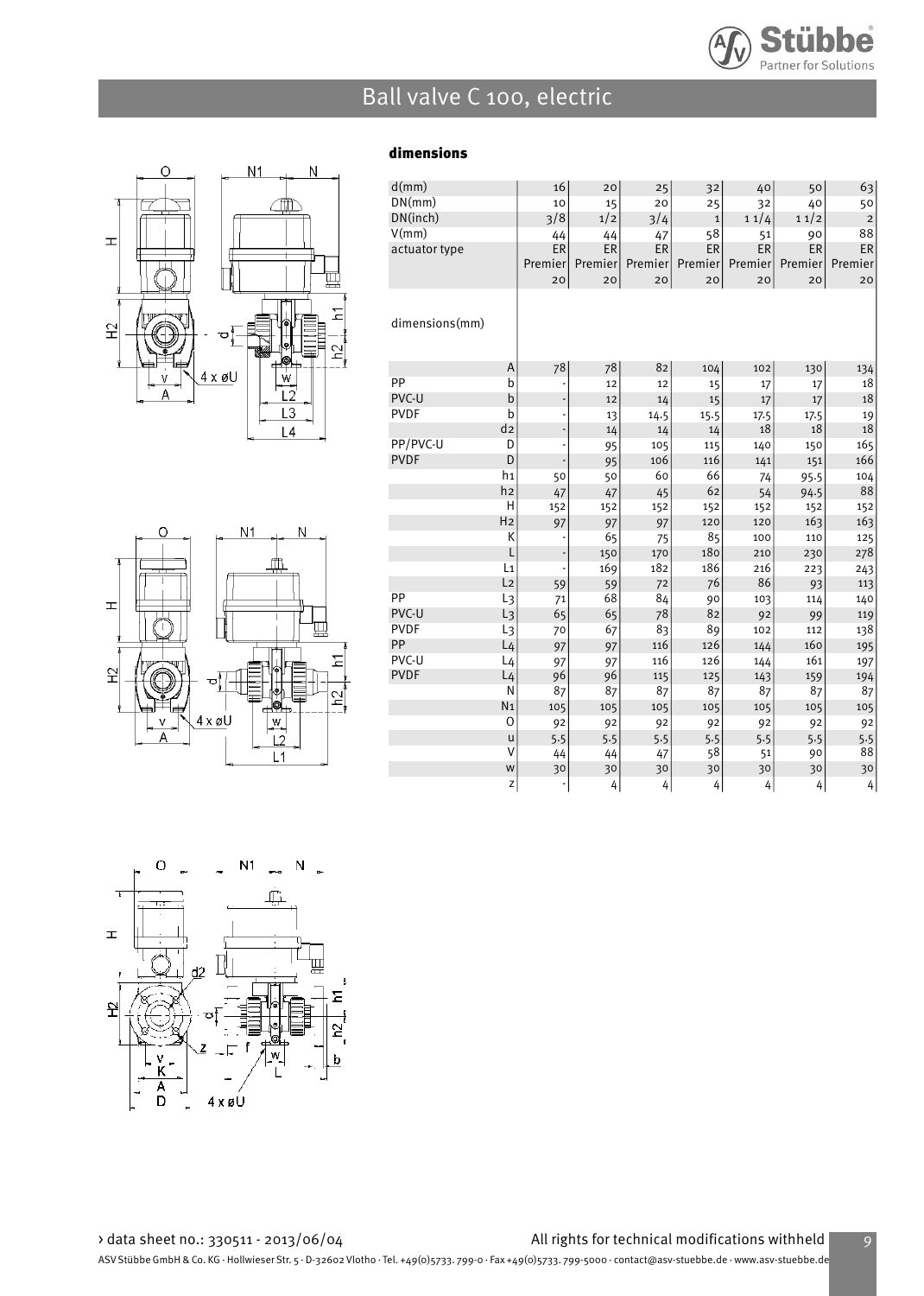

### Technical data

| actuator type         | <b>ER Premier 20</b>      | ER Premier 20 $(*)$ |
|-----------------------|---------------------------|---------------------|
| Torque                | 20                        | 20                  |
| <i><b>Voltage</b></i> | 100-240 VAC - 100-350 VDC | 24 VAC/DC           |
| Manipulating time(s)  | 10                        | 10                  |
| Power consumption(W)  | 15                        | 15                  |
| Setting angle $(°)$   | 90                        | 90                  |
| Weight(kg)            |                           |                     |
| Duty cycle(%)         | 30                        | 30                  |
| Type of protection    | IP 65                     | IP 65               |
| Temperature(°C)       | $-1055$                   | $-1055$             |

#### (\*) Drive variants: please order separately.

#### Power supply

ER Premier



A = power supply

- $C = 3$ -switch-point-modus
- D = open/closed-switch-point-modus
- »a« = valve open
- »b« = valve closed
- $1 = COM$
- 2 = valve »OPEN«
- 3 = valve »CLOSED«

#### Feedback

ER Premier



 $B = Feedback$ 

 $FC1 =$  limit switches valve »OPEN«

FC2 = limit switche valve »CLOSED«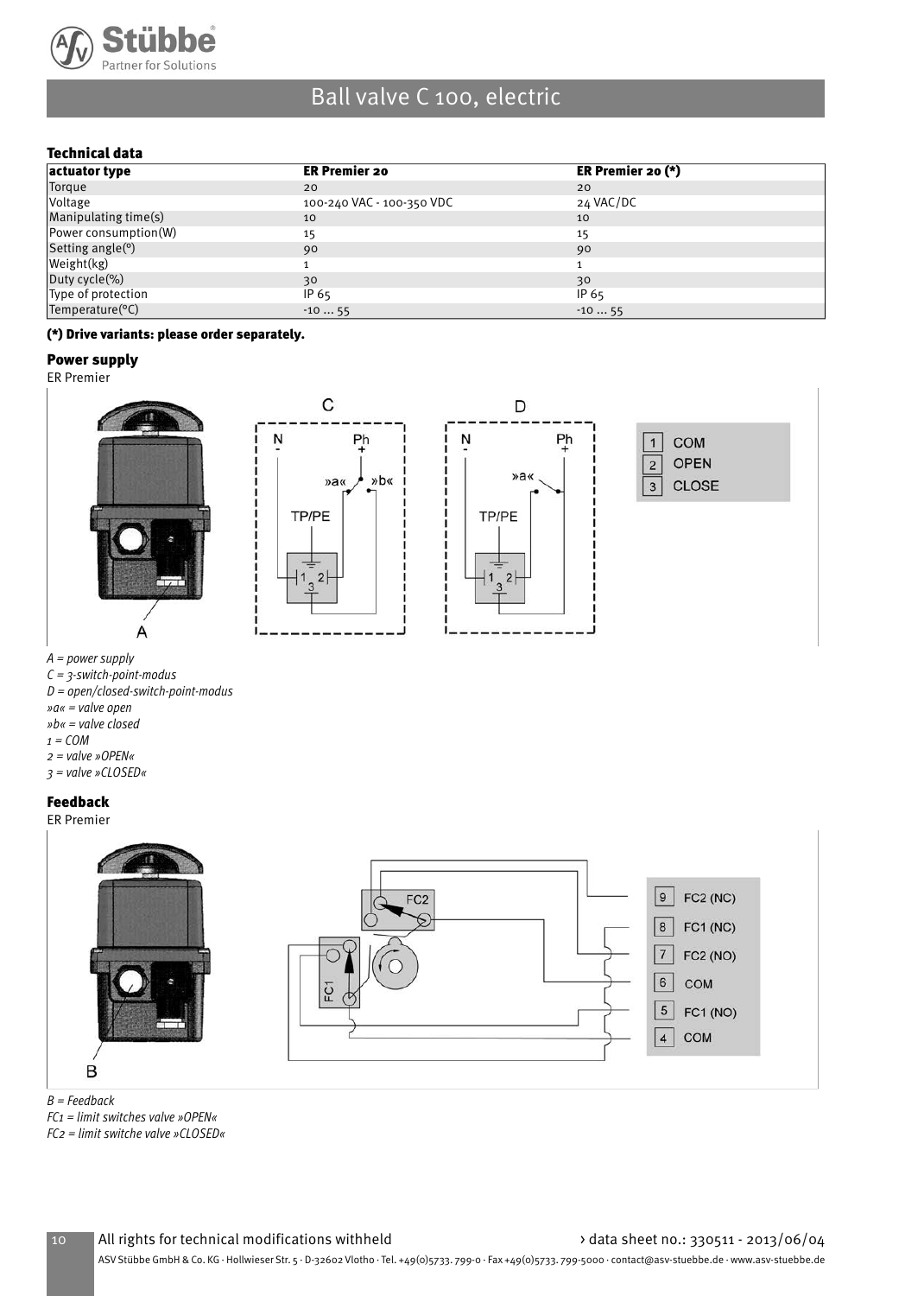

#### Manual emergency control

ER Premier



The valve can be manually operated in the event of an interruption of the power supply. To allow manual emergency control, turn the coupling switch from "AUTO" to "MAN" and hold in the "MAN" position. Turn the actuator shaft with the aid of an adjustable spanner. Release the coupling switch to re-engage the gearing.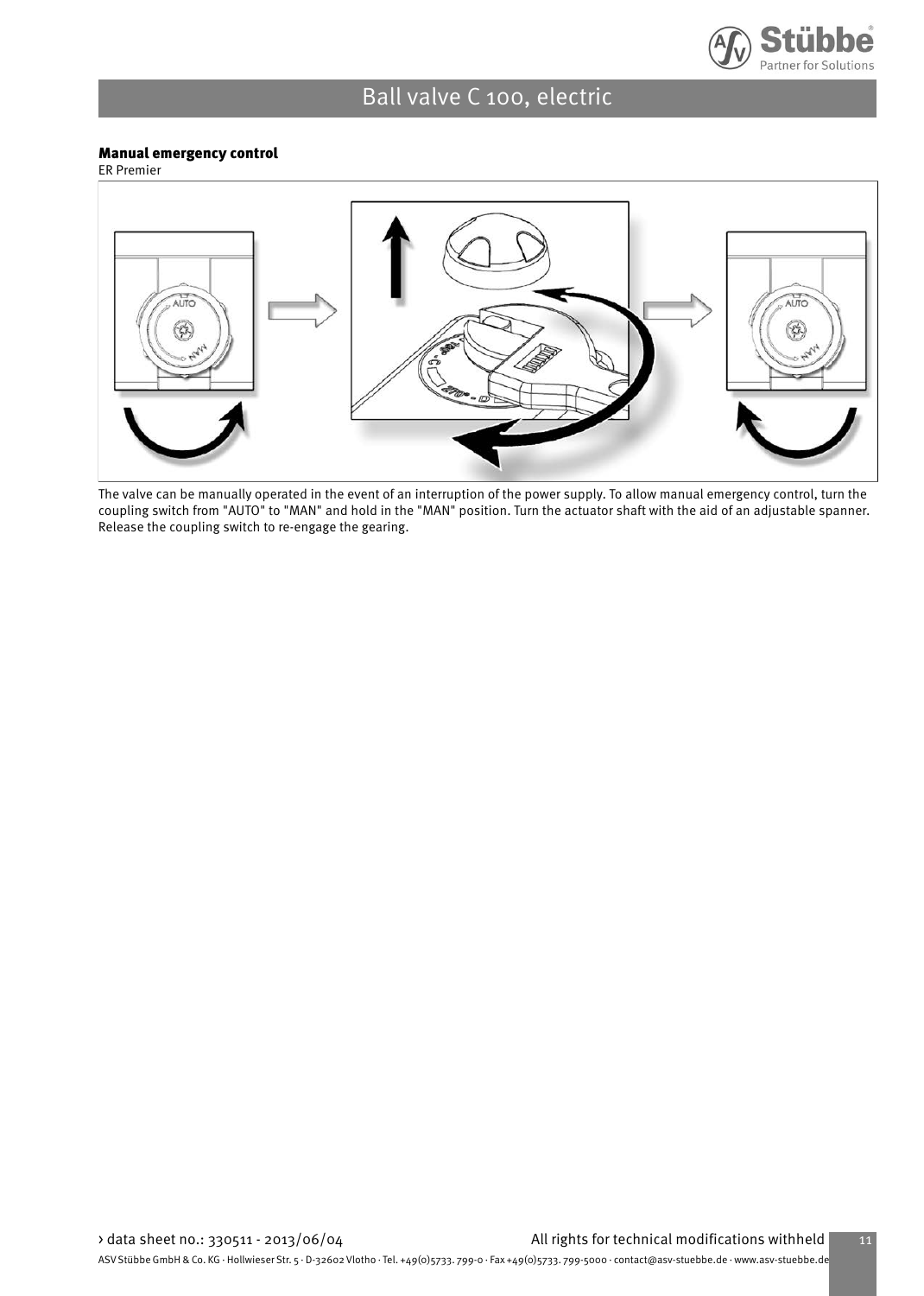



### Control Pressure

• 6 bar

#### Control Function

- NC (normally closed)
- NO (normally open)
- DA (double acting)

#### Coupling

• PA, glass fibre reinforced

#### Mounting Set

• PA, glass fibre reinforced

#### Bracket

- PA, glass fibre reinforced
- Screws
- stainless steel (1.4301)
- Standard
- visual position indicator
- further options such as limit switch unit, positioner or pilot valves on request

| <b>Actuator variant NC</b> |                                                 |             | body PVC-U |                 | <b>ball PVC-U</b> |                                                        |                  |                  |                            |
|----------------------------|-------------------------------------------------|-------------|------------|-----------------|-------------------|--------------------------------------------------------|------------------|------------------|----------------------------|
| size<br>pressure range     | $\mathsf{d}(\mathsf{mm})$<br>DN(mm)<br>DN(inch) |             |            | 20<br>15<br>1/2 | 25<br>20<br>3/4   | 32<br>25                                               | 40<br>32<br>11/4 | 50<br>40<br>11/2 | 63<br>50<br>$\overline{2}$ |
|                            | PN(bar)                                         |             |            | 16              | 16                | 16                                                     | 16               | 16               | 16                         |
| Connection                 | <b>Ball seat</b>                                | sealing     | ident No.  |                 |                   |                                                        |                  |                  |                            |
| <b>GFR</b>                 | <b>PTFE</b>                                     | <b>EPDM</b> |            | 1222119560      |                   | 1222129560   1222139560   1222149560   1222159560      |                  |                  | 1222169560                 |
| flange DIN EN 1092         | <b>PTFE</b>                                     | <b>FPM</b>  |            |                 |                   | 1222199560 1222209560 1222219560 1222229560 1222239560 |                  |                  | 1222249560                 |
|                            | weight                                          |             |            | 1.38 kg         | $2.15$ $kg$       | $2.36$ kg                                              | 2.96 kg          | 4.53 kg          | 5.53 kg                    |
|                            |                                                 |             |            |                 |                   |                                                        |                  |                  |                            |
| <b>Actuator variant NO</b> |                                                 |             | body PVC-U |                 | <b>ball PVC-U</b> |                                                        |                  |                  |                            |

| <b>ACCURCUI VOITOILL ILU</b> |                           |             | $1000$ $1000$    |            |            |              |                     |            |                |
|------------------------------|---------------------------|-------------|------------------|------------|------------|--------------|---------------------|------------|----------------|
|                              |                           |             |                  |            |            |              |                     |            |                |
| size                         | $\mathsf{d}(\mathsf{mm})$ |             | 16               | 20         | 25         | 32           | 40                  | 50         | 63             |
| pressure range               | DN(mm)                    |             | 10               | 15         | 20         | 25           | 32                  | 40         | 50             |
|                              | DN(inch)                  |             | 3/8              | 1/2        | 3/4        | $\mathbf{1}$ | 11/4                | 11/2       | $\overline{2}$ |
|                              | PN(bar)                   |             | 16               | 16         | 16         | 16           | 16                  | 16         | 16             |
|                              |                           |             |                  |            |            |              |                     |            |                |
| Connection                   | Ball seat                 | sealing     | <i>ident No.</i> |            |            |              |                     |            |                |
|                              |                           |             |                  |            |            |              |                     |            |                |
| PVC-U                        | <b>PTFE</b>               | <b>EPDM</b> | 1186279570       | 1186289570 | 1186299570 | 1186309570   | 1186319570          | 1186329570 | 1186339570     |
| socket end DIN ISO           | <b>PTFE</b>               | <b>FPM</b>  | 1186559570       | 1186569570 | 1186579570 | 1186589570   | 1186599570          | 1186609570 | 1186619570     |
|                              | weight                    |             | 1.13 kg          | $1.13\ kg$ | 1.80 kg    | 1.91 kg      | $2.21\,\mathrm{kg}$ | 3.63 kg    | 4.33 kg        |
| <b>GFR</b>                   | <b>PTFE</b>               | <b>EPDM</b> |                  | 1222119570 | 1222129570 | 1222139570   | 1222149570          | 1222159570 | 1222169570     |
| flange DIN EN 1092           | <b>PTFE</b>               | <b>FPM</b>  |                  | 1222199570 | 1222209570 | 1222219570   | 1222229570          | 1222239570 | 1222249570     |
|                              | weight                    |             |                  | 1.38 kg    | $2.15$ kg  | $2.36$ kg    | 2.96 kg             | 4.53 kg    | 5.53 kg        |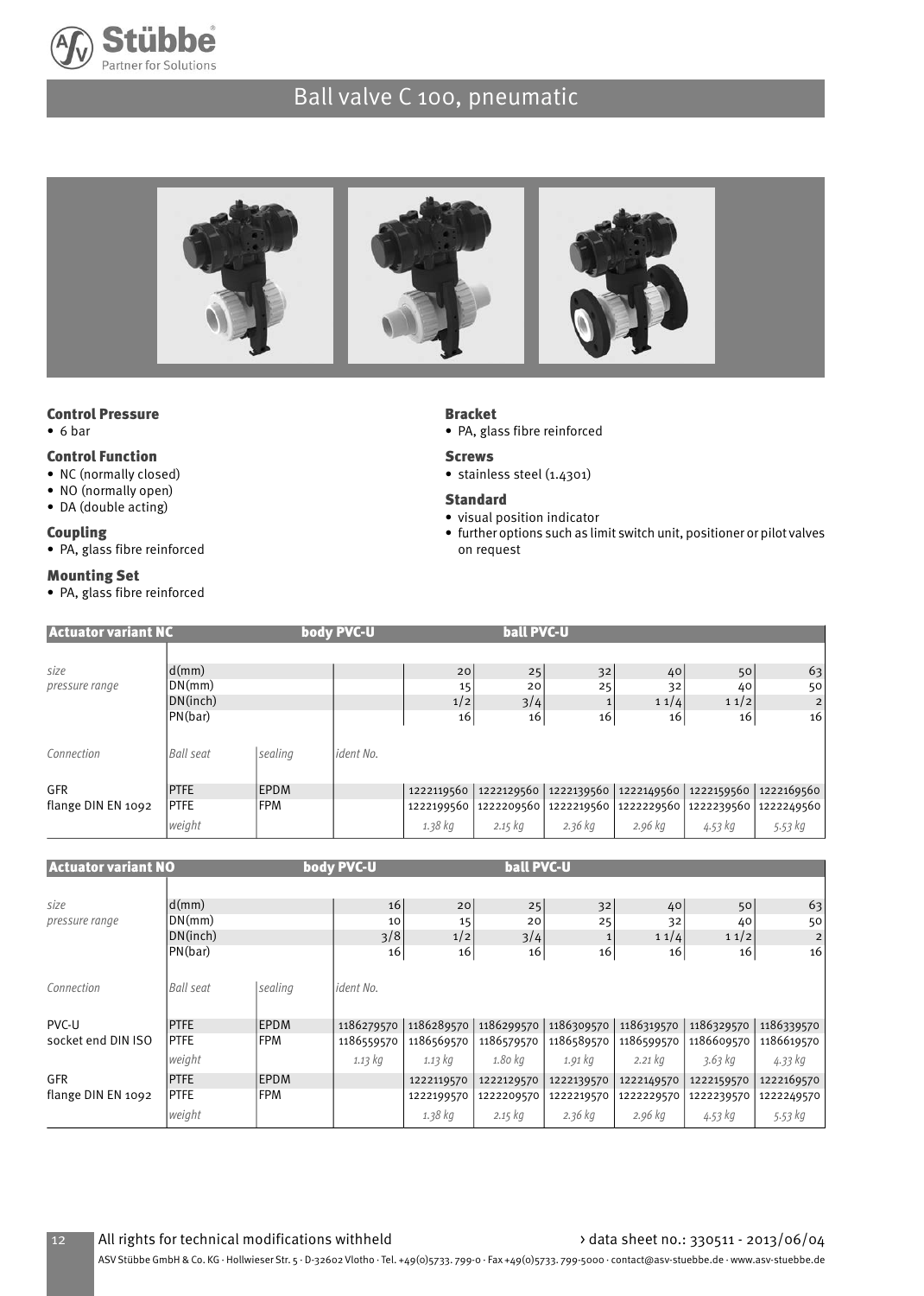



| <b>Actuator variant DA</b> |                                        |             | body PVC-U             |                 | <b>ball PVC-U</b>     |            |                  |                  |                                  |
|----------------------------|----------------------------------------|-------------|------------------------|-----------------|-----------------------|------------|------------------|------------------|----------------------------------|
| size<br>pressure range     | d(mm)<br>DN(mm)<br>DN(inch)<br>PN(bar) |             | 16<br>10<br>3/8        | 20<br>15<br>1/2 | 25<br>20<br>3/4       | 32<br>25   | 40<br>32<br>11/4 | 50<br>40<br>11/2 | 63<br>50<br>$\overline{2}$<br>16 |
| Connection                 | Ball seat                              | sealing     | 16<br><i>ident No.</i> | 16              | 16                    | 16         | 16               | 16               |                                  |
| PVC-U                      | <b>PTFE</b>                            | <b>EPDM</b> | 1186279580             |                 | 1186289580 1186299580 | 1186309580 | 1186319580       | 1186329580       | 1186339580                       |
| socket end DIN ISO         | <b>PTFE</b>                            | <b>FPM</b>  | 1186559580             | 1186569580      | 1186579580            | 1186589580 | 1186599580       | 1186609580       | 1186619580                       |
|                            | weight                                 |             | 0.99 kg                | 0.99 kg         | 1.10 kg               | 1.21 kg    | 1.94 kg          | 2.89 kg          | 3.59 kg                          |
| <b>GFR</b>                 | <b>PTFE</b>                            | <b>EPDM</b> |                        | 1222119580      | 1222129580            | 1222139580 | 1222149580       | 1222159580       | 1222169580                       |
| flange DIN EN 1092         | <b>PTFE</b>                            | <b>FPM</b>  |                        | 1222199580      | 1222209580            | 1222219580 | 1222229580       | 1222239580       | 1222249580                       |
|                            | weight                                 |             |                        | 1.24 kg         | 1.45 kg               | 1.66 kg    | 2.69 kg          | 3.79 kg          | 4.79 kg                          |

| <b>Actuator variant NC</b> |                  | body PP     |            |            | <b>ball PP</b> |                                                   |            |            |                       |
|----------------------------|------------------|-------------|------------|------------|----------------|---------------------------------------------------|------------|------------|-----------------------|
|                            |                  |             |            |            |                |                                                   |            |            |                       |
| size                       | d(mm)            |             | 16         | 20         | 25             | 32                                                | 40         | 50         | 63                    |
| pressure range             | DN(mm)           |             | 10         | 15         | 20             | 25                                                | 32         | 40         | 50                    |
| DN(inch)                   |                  |             | 3/8        | 1/2        | 3/4            | $\mathbf{1}$                                      | 11/4       | 11/2       | 2                     |
|                            | PN(bar)          |             | 10         | 10         | 10             | 10                                                | 10         | 10         | 10                    |
| Connection                 | <b>Ball seat</b> | sealing     | ident No.  |            |                |                                                   |            |            |                       |
| PP                         | <b>PTFE</b>      | <b>EPDM</b> | 1186359560 | 1186369560 |                | 1186379560   1186389560   1186399560   1186409560 |            |            | 1186419560            |
| socket end DIN ISO         | <b>PTFE</b>      | <b>FPM</b>  | 1186639560 | 1186649560 | 1186659560     | 1186669560                                        | 1186679560 | 1186689560 | 1186699560            |
|                            | weight           |             | 1.10 kg    | 1.10 kg    | 1.73 kg        | 1.82 kg                                           | 2.00 kg    | 3.39 kg    | 3.82 kg               |
| PP                         | <b>PTFE</b>      | <b>EPDM</b> |            | 1222759560 |                | 1222769560 1222779560 1222789560                  |            |            | 1222799560 1222809560 |
| spigot end DIN ISO         | <b>PTFE</b>      | <b>FPM</b>  |            | 1222839560 |                | 1222849560 1222859560 1222869560                  |            |            | 1222879560 1222889560 |
|                            | weight           |             |            | 1.10 kg    | 1.75 kg        | 1.83 kg                                           | 2.06 kg    | 3.42 kg    | 3.86 kg               |
| <b>GFR</b>                 | <b>PTFE</b>      | <b>EPDM</b> |            |            |                | 1222279560 1222289560 1222299560 1222309560       |            | 1222319560 | 1222329560            |
| flange DIN EN 1092         | <b>PTFE</b>      | <b>FPM</b>  |            | 1222359560 | 1222369560     | 1222379560                                        | 1222389560 | 1222399560 | 1222409560            |
|                            | weight           |             |            | 1.35 kg    | 2.08 kg        | 2.27 kg                                           | 2.75 kg    | 4.29 kg    | 5.02 $kg$             |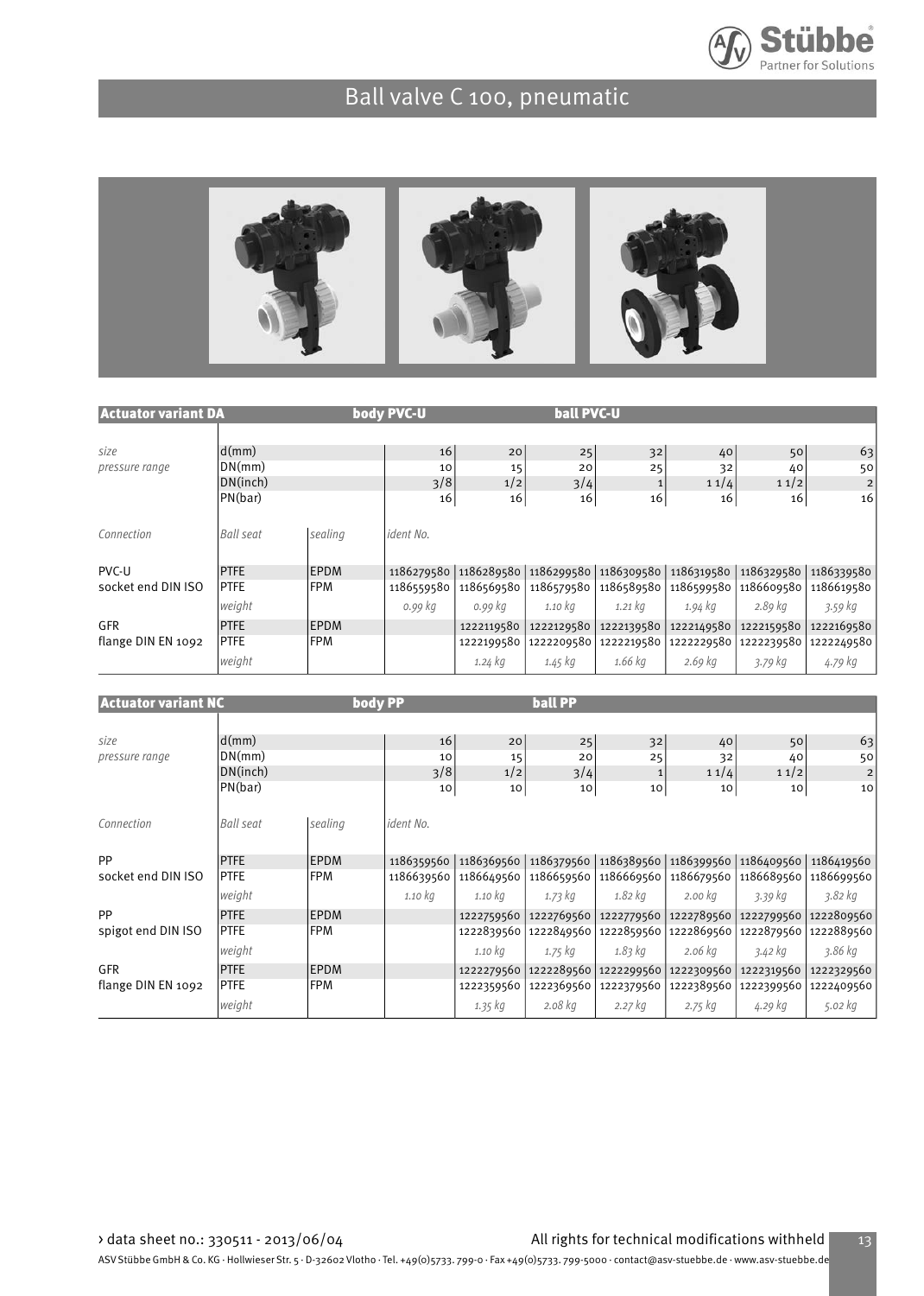



| <b>Actuator variant NO</b> |                                        | body PP     |                       |                       | <b>ball PP</b>        |                                |                        |                        |                                           |
|----------------------------|----------------------------------------|-------------|-----------------------|-----------------------|-----------------------|--------------------------------|------------------------|------------------------|-------------------------------------------|
| size<br>pressure range     | d(mm)<br>DN(mm)<br>DN(inch)<br>PN(bar) |             | 16<br>10<br>3/8<br>10 | 20<br>15<br>1/2<br>10 | 25<br>20<br>3/4<br>10 | 32<br>25<br>$\mathbf{1}$<br>10 | 40<br>32<br>11/4<br>10 | 50<br>40<br>11/2<br>10 | 63<br>50<br>$\overline{\mathbf{c}}$<br>10 |
| Connection                 | Ball seat                              | sealing     | <i>ident No.</i>      |                       |                       |                                |                        |                        |                                           |
| PP                         | <b>PTFE</b>                            | EPDM        | 1186359570            | 1186369570            | 1186379570            | 1186389570                     | 1186399570             | 1186409570             | 1186419570                                |
| socket end DIN ISO         | <b>PTFE</b>                            | <b>FPM</b>  | 1186639570            | 1186649570            | 1186659570            | 1186669570                     | 1186679570             | 1186689570             | 1186699570                                |
|                            | weight                                 |             | 1.10 kg               | 1.10 kg               | 1.73 kg               | 1.82 kg                        | 2.00 kg                | 3.39 kg                | 3.82 kg                                   |
| PP                         | <b>PTFE</b>                            | <b>EPDM</b> |                       | 1222759570            | 1222769570            | 1222779570                     | 1222789570             | 1222799570             | 1222809570                                |
| spigot end DIN ISO         | <b>IPTFE</b>                           | l FPM       |                       | 1222839570            | 1222849570            | 1222859570                     | 1222869570             | 1222879570             | 1222889570                                |
|                            | weight                                 |             |                       | 1.10 kg               | 1.75 kg               | 1.83 kg                        | 2.06 kg                | 3.42 kg                | 3.86 kg                                   |
| <b>GFR</b>                 | <b>PTFE</b>                            | <b>EPDM</b> |                       | 1222279570            | 1222289570            | 1222299570                     | 1222309570             | 1222319570             | 1222329570                                |
| flange DIN EN 1092         | <b>PTFE</b>                            | <b>FPM</b>  |                       | 1222359570            | 1222369570            | 1222379570                     | 1222389570             | 1222399570             | 1222409570                                |
|                            | weight                                 |             |                       | 1.35 kg               | 2.08 kg               | 2.27 kg                        | 2.75 kg                | 4.29 kg                | 5.02 kg                                   |

| <b>Actuator variant DA</b> |             | body PP     |                  |             | <b>ball PP</b> |                                                   |            |                       |                |
|----------------------------|-------------|-------------|------------------|-------------|----------------|---------------------------------------------------|------------|-----------------------|----------------|
|                            |             |             |                  |             |                |                                                   |            |                       |                |
| size                       | d(mm)       |             | 16               | 20          | 25             | 32                                                | 40         | 50                    | 63             |
| pressure range             | DN(mm)      |             | 10               | 15          | 20             | 25                                                | 32         | 40                    | 50             |
|                            | DN(inch)    |             | 3/8              | 1/2         | 3/4            | 1                                                 | 11/4       | 11/2                  | $\overline{c}$ |
|                            | PN(bar)     |             | 10               | 10          | 10             | 10                                                | 10         | 10                    | 10             |
| Connection                 | Ball seat   | sealing     | <i>ident No.</i> |             |                |                                                   |            |                       |                |
| PP                         | <b>PTFE</b> | <b>EPDM</b> | 1186359580       | 1186369580  |                | 1186379580   1186389580   1186399580   1186409580 |            |                       | 1186419580     |
| socket end DIN ISO         | <b>PTFE</b> | <b>FPM</b>  | 1186639580       | 1186649580  | 1186659580     | 1186669580                                        | 1186679580 | 1186689580 1186699580 |                |
|                            | weight      |             | 0.96 kg          | 0.96 kg     | 1.03 kg        | 1.12 kg                                           | 1.73 kg    | 2.65 kg               | 3.08 kg        |
| PP                         | <b>PTFE</b> | <b>EPDM</b> |                  | 1222759580  |                | 1222769580 1222779580 1222789580                  |            | 1222799580 1222809580 |                |
| spigot end DIN ISO         | <b>PTFE</b> | FPM         |                  | 1222839580  |                | 1222849580   1222859580   1222869580              |            | 1222879580 1222889580 |                |
|                            | weight      |             |                  | 0.96 kg     | 1.05 kg        | $1.13\,$ kg                                       | 1.79 kg    | 2.68 kg               | 3.12 kg        |
| <b>GFR</b>                 | <b>PTFE</b> | <b>EPDM</b> |                  |             |                | 1222279580 1222289580 1222299580 1222309580       |            | 1222319580            | 1222329580     |
| flange DIN EN 1092         | <b>PTFE</b> | <b>IFPM</b> |                  | 1222359580  |                | 1222369580   1222379580                           | 1222389580 | 1222399580 1222409580 |                |
|                            | weight      |             |                  | $1.21$ $kg$ | 1.38 kg        | 1.57 kg                                           | 2.48 kg    | 3.55 kg               | 4.28 kg        |

14 All rights for technical modifications withheld > data sheet no.: 330511 - 2013/06/04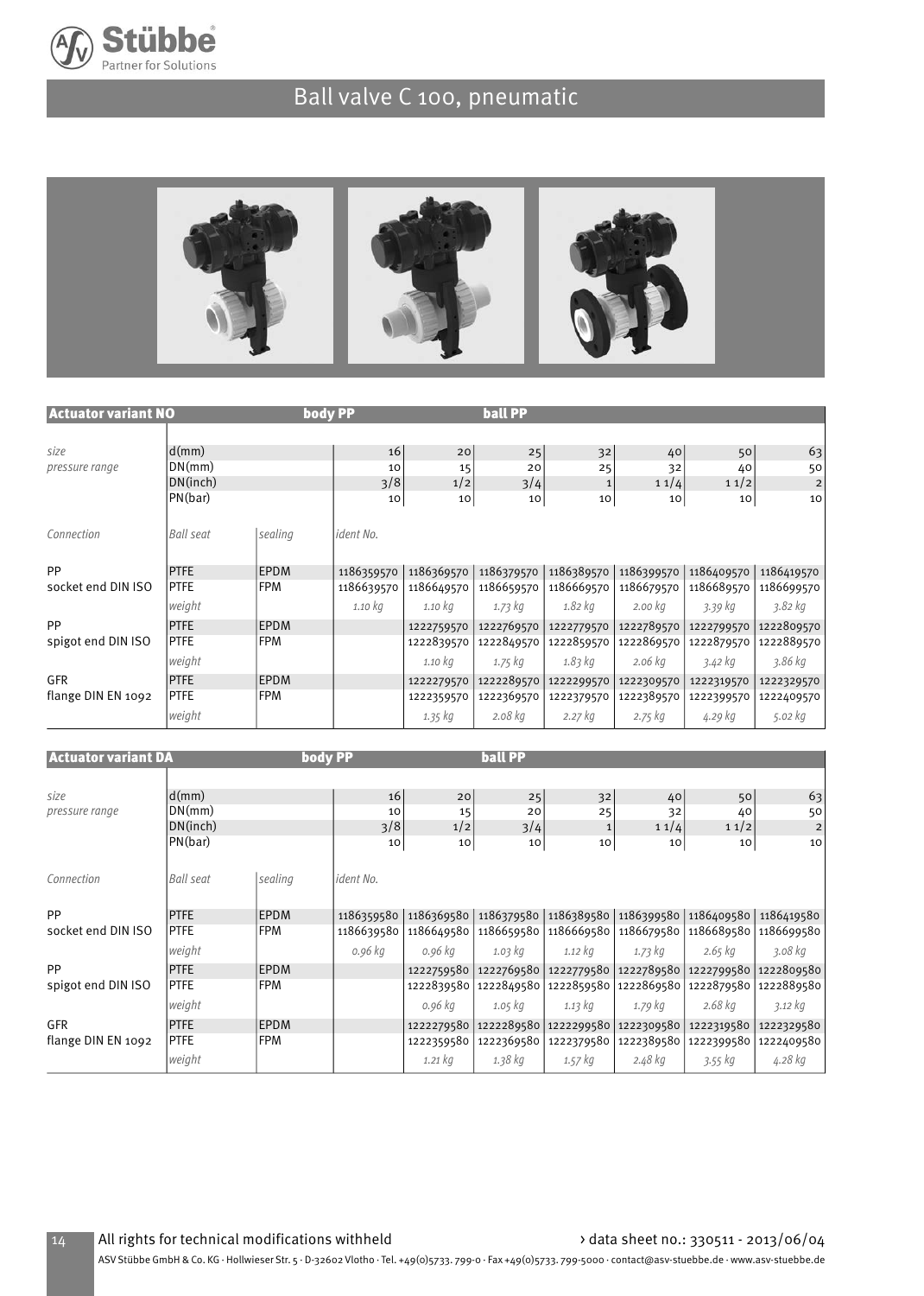



| <b>Actuator variant NC</b> |                  |            | body PVDF  |            | <b>ball PVDF</b> |                 |            |            |            |
|----------------------------|------------------|------------|------------|------------|------------------|-----------------|------------|------------|------------|
| size                       | d(mm)            |            | 16         | 20         | 25               | 32              | 40         | 50         | 63         |
| pressure range             | DN(mm)           |            | 10         | 15         | 20               | 25              | 32         | 40         | 50         |
|                            | DN(inch)         |            | 3/8        | 1/2        | 3/4              |                 | 11/4       | 11/2       | 2          |
|                            | PN(bar)          |            | 16         | 16         | 16               | 16 <sub>1</sub> | 16         | 16         | 16         |
| Connection                 | <b>Ball seat</b> | sealing    | ident No.  |            |                  |                 |            |            |            |
| <b>PVDF</b>                | <b>PTFE</b>      | <b>FPM</b> | 1186719560 | 1186729560 | 1186739560       | 1186749560      | 1186759560 | 1186769560 | 1186779560 |
| socket end DIN ISO         | weight           |            | $1.18$ kg  | 1.18 kg    | 1.88 kg          | 2.03 kg         | $2.42$ kg  | 3.92 kg    | 4.84 kg    |
| PP / steel                 | <b>PTFE</b>      | <b>FPM</b> |            | 1222519560 | 1222529560       | 1222539560      | 1222549560 | 1222559560 | 1222569560 |
| flange DIN EN 1092         | weight           |            |            | 1.43 kg    | 2.23 kg          | 2.84 kg         | $3.17$ kg  | 4.82 kg    | 6.04 kg    |

| Actuator variant NO    |                             |            | body PVDF       |                 | <b>ball PVDF</b> |            |                  |                  |               |
|------------------------|-----------------------------|------------|-----------------|-----------------|------------------|------------|------------------|------------------|---------------|
| size<br>pressure range | d(mm)<br>DN(mm)<br>DN(inch) |            | 16<br>10<br>3/8 | 20<br>15<br>1/2 | 25<br>20<br>3/4  | 32<br>25   | 40<br>32<br>11/4 | 50<br>40<br>11/2 | 63<br>50<br>2 |
| Connection             | PN(bar)<br><b>Ball seat</b> | sealing    | 16<br>ident No. | 16              | 16               | 16         | 16               | 16               | 16            |
| <b>PVDF</b>            | <b>PTFE</b>                 | <b>FPM</b> | 1186719570      | 1186729570      | 1186739570       | 1186749570 | 1186759570       | 1186769570       | 1186779570    |
| socket end DIN ISO     | weight                      |            | $1.18$ kg       | 1.18 kg         | 1.88 kg          | 2.03 kg    | $2.42$ kg        | 3.92 kg          | 4.84 kg       |
| PP / steel             | <b>PTFE</b>                 | <b>FPM</b> |                 | 1222519570      | 1222529570       | 1222539570 | 1222549570       | 1222559570       | 1222569570    |
| flange DIN EN 1092     | weight                      |            |                 | 1.43 kg         | 2.23 kg          | 2.48 kg    | 3.17 kg          | 4.82 kg          | 6.04 kg       |

| <b>Actuator variant DA</b> |                  |            | body PVDF        |                 | <b>ball PVDF</b> |                 |             |             |                |
|----------------------------|------------------|------------|------------------|-----------------|------------------|-----------------|-------------|-------------|----------------|
| size                       | d(mm)            |            | 16               | 20              | 25               | 32              | 40          | 50          | 63             |
| pressure range             | DN(mm)           |            | 10               | 15              | 20               | 25              | 32          | 40          | 50             |
|                            | DN(inch)         |            | 3/8              | 1/2             | 3/4              | $\mathbf{1}$    | 11/4        | 11/2        | $\overline{2}$ |
|                            | PN(bar)          |            | 16               | 16 <sub>1</sub> | 16               | 16 <sub>1</sub> | 16          | 16          | 16             |
| Connection                 | <b>Ball seat</b> | sealing    | <i>ident No.</i> |                 |                  |                 |             |             |                |
| <b>PVDF</b>                | <b>PTFE</b>      | <b>FPM</b> | 1186719580       | 1186729580      | 1186739580       | 1186749580      | 1186759580  | 1186769580  | 1186779580     |
| socket end DIN ISO         | weight           |            | $1.04$ kg        | $1.04$ kg       | $1.18$ kg        | 1.33 kg         | $2.15$ $kg$ | $3.18$ $kg$ | 4.10 kg        |
| PP / steel                 | <b>PTFE</b>      | <b>FPM</b> |                  | 1222519580      | 1222529580       | 1222539580      | 1222549580  | 1222559580  | 1222569580     |
| flange DIN EN 1092         | weight           |            |                  | $1.29$ kg       | 1.53 kg          | 1.78 kg         | 2.90 kg     | 4.08 kg     | 5.30 kg        |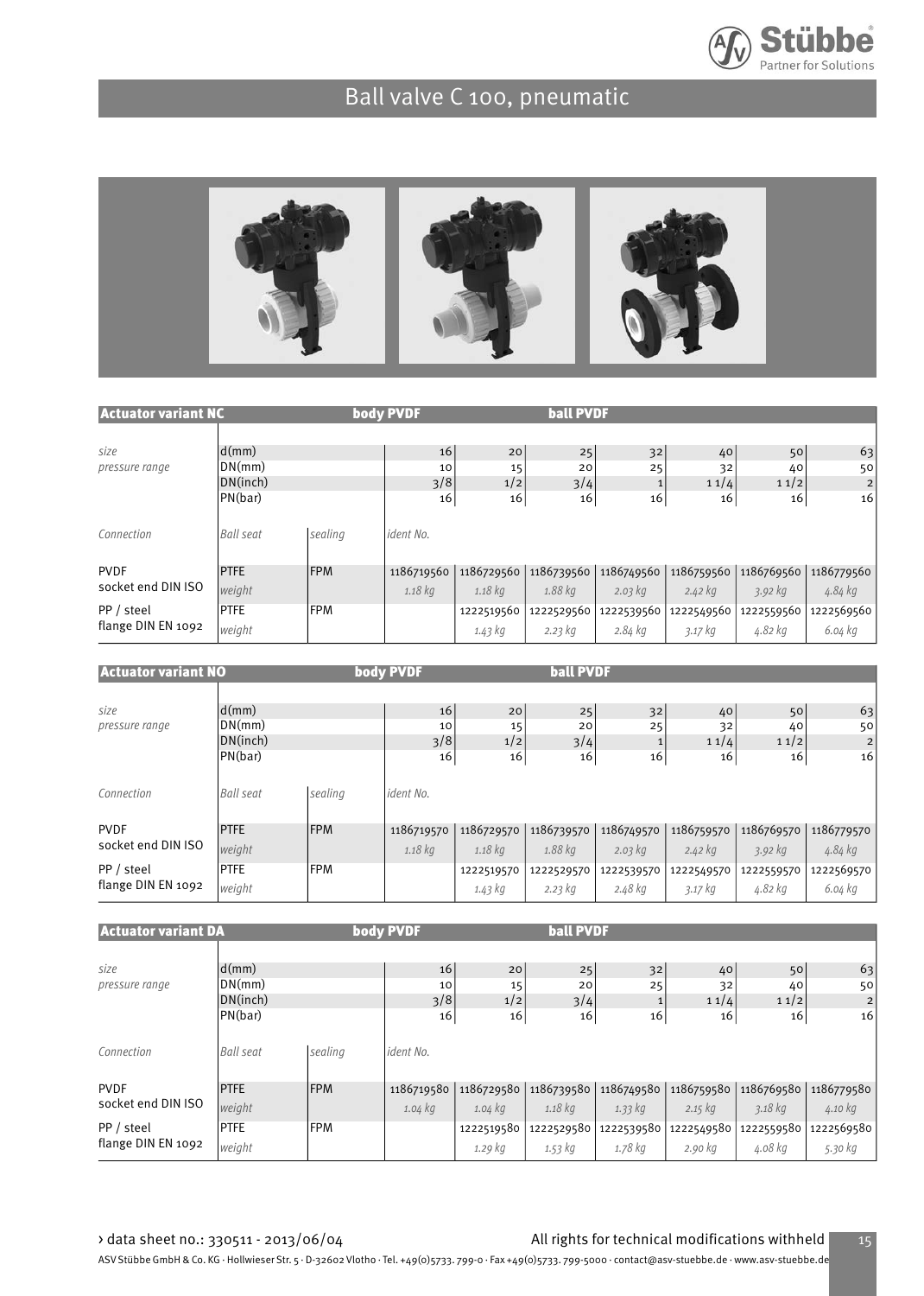

dimensions



| d(mm)          |                | 16                            | 20          | 25         | 32           | 40         | 50                 | 63                 |
|----------------|----------------|-------------------------------|-------------|------------|--------------|------------|--------------------|--------------------|
| DN(mm)         |                | 10                            | 15          | 20         | 25           | 32         | 40                 | 50                 |
| DN(inch)       |                | 3/8                           | 1/2         | 3/4        | $\mathbf{1}$ | 11/4       | 11/2               | $\overline{c}$     |
| V(mm)          |                | 44                            | 44          | 47         | 58           | 51         | 90                 | 88                 |
| actuator type  |                | PPW                           | <b>PPW</b>  | <b>PPW</b> | <b>PPW</b>   | PPoo       | PP <sub>10</sub>   | PP <sub>10</sub>   |
|                |                | DA                            | DA          | DA         | DA           | DA         | DA                 | DA                 |
|                |                | <b>PPWS</b>                   | <b>PPWS</b> | PPooS      | PPooS        | PPooS      | PP <sub>10</sub> S | PP <sub>10</sub> S |
|                |                | NC/NO                         | NC/NO       | NC/NO      | NC/NO        | NC/NO      | NC/NO              | NC/NO              |
|                |                |                               |             |            |              |            |                    |                    |
|                |                |                               |             |            |              |            |                    |                    |
| dimensions(mm) |                |                               |             |            |              |            |                    |                    |
|                |                |                               |             |            |              |            |                    |                    |
|                | A              | 78                            | 78          | 82         |              | 102        |                    |                    |
| PP/PVC-U       | b              |                               | 12          | 14         | 104          |            | 130<br>17          | 134<br>18          |
| <b>PVDF</b>    | b              |                               | 13          | 14.5       | 15<br>15.5   | 17<br>17.5 | 17.5               | 19                 |
| PP/PVC-U       | D              | $\overline{\phantom{a}}$<br>÷ |             | 105        | 115          |            |                    | 165                |
| <b>PVDF</b>    | D              |                               | 95          | 106        | 116          | 140        | 150                | 166                |
|                | h <sub>1</sub> |                               | 95<br>50    | 60         | 66           | 141        | 151                | 104                |
|                | h2             | 50<br>47                      | 47          | 45         | 62           | 74<br>54   | 95.5<br>94.5       | 88                 |
|                | H              | 85                            | 85          | 110        | 110          | 110        | 128                | 128                |
|                | H <sub>1</sub> | 85                            | 85          | 85         | 85           | 110        | 128                | 128                |
|                | H <sub>2</sub> | 97                            | 97          | 97         | 120          | 120        | 163                | 163                |
|                | K              |                               | 65          | 75         | 85           | 100        | 110                | 125                |
|                | L              | ÷                             | 150         | 170        | 180          | 210        | 230                | 278                |
|                | L <sub>1</sub> |                               | 169         | 182        | 186          | 216        | 223                | 243                |
|                | L <sub>2</sub> | 59                            | 59          | 72         | 76           | 86         | 93                 | 113                |
| PP             | $L_3$          | 71                            | 68          | 84         | 90           | 103        | 114                | 140                |
| PVC-U          | L <sub>3</sub> | 65                            | 65          | 78         | 82           | 92         | 99                 | 119                |
| <b>PVDF</b>    | $L_3$          | 70                            | 67          | 83         | 89           | 102        | 112                | 138                |
| PP             | L <sub>4</sub> | 97                            | 97          | 116        | 126          | 144        | 160                | 195                |
| PVC-U          | L <sub>4</sub> | 97                            | 97          | 116        | 126          | 144        | 161                | 197                |
| <b>PVDF</b>    | L <sub>4</sub> | 96                            | 96          | 115        | 125          | 143        | 159                | 194                |
|                | N              | 142                           | 142         | 155        | 155          | 155        | 230                | 230                |
|                | N <sub>1</sub> | 107                           | 107         | 107        | 107          | 125        | 182                | 182                |
|                | $\mathbf 0$    | 31                            | 31          | 36         | 36           | 49         | 49                 | 49                 |
|                | 01             | 31                            | 31          | 31         | 31           | 36         | 53                 | 53                 |
|                | P              | 37.5                          | 37.5        | 44         | 44           | 44         | 53                 | 53                 |
|                | P <sub>1</sub> | 37.5                          | 37.5        | 37.5       | 37.5         | 44         | 44                 | 44                 |
|                | u              | 5.5                           | 5.5         | 5.5        | 5.5          | 5.5        | 5.5                | 5.5                |
|                | ٧              | 44                            | 44          | 47         | 58           | 51         | 90                 | 88                 |
|                | W              | 30                            | 30          | 30         | 30           | 30         | 30                 | 30                 |
|                | Z              |                               | 4           | 4          | 4            | 4          | 4                  | 4                  |



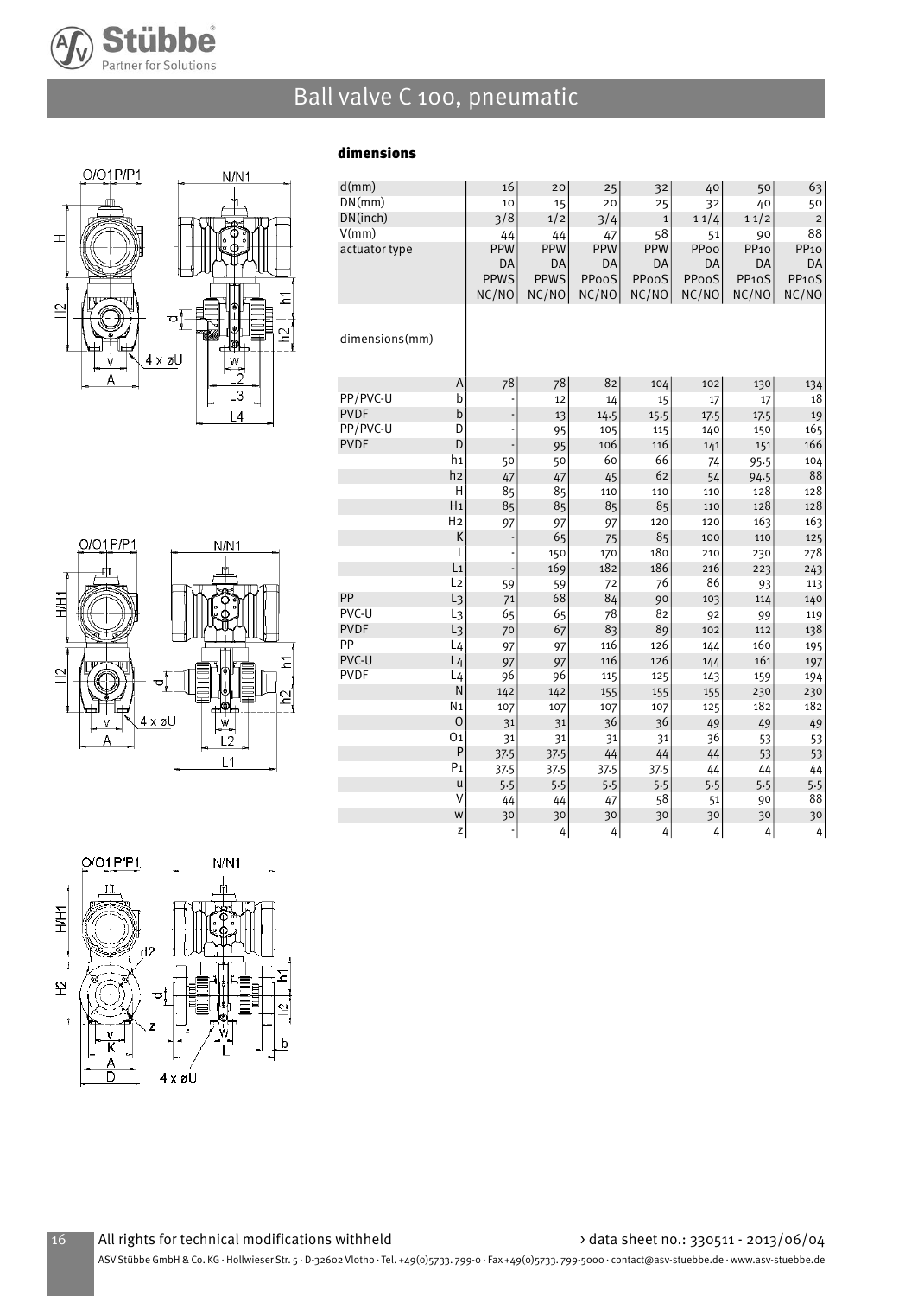

#### Technical data

PP-Line

#### Option (to be ordered additionally if required)

limit switch unit; positioner; handwheel; pilot solenoid valve; AS Interface connection

| actuator type                     | <b>PPWS</b> | <b>PPooS</b> | <b>PP10S</b> |  |
|-----------------------------------|-------------|--------------|--------------|--|
| Function                          | NC/NO       | NC/NO        | NC/NO        |  |
| Torque (start) at 6 bar(Nm)       | 10.4        | 15.9         | 46.6         |  |
| Torque (end) at 6 bar(Nm)         | 6.5         | 11.3         | 32.3         |  |
| Control volume (Opening)(Liter)   | 0.08        | 0.15         | 0.35         |  |
| Manipulating time (Opening)(s)    | 0.15        | 0.2          | 0.3          |  |
| Manipulating time (Closing)(s)    | 0.15        | 0.2          | 0.3          |  |
| Control pressure connection(inch) | 1/4         | 1/4          | 1/4          |  |
| Weight(kg)                        | 0.47        | 1.03         | 2.15         |  |
|                                   |             |              |              |  |
|                                   |             |              |              |  |
| actuator type                     | <b>PPW</b>  | <b>PPoo</b>  | <b>PP10</b>  |  |
| Function                          | DA          | DA           | DA           |  |
| Torque (start) at 6 bar(Nm)       | 17          | 25           | 71           |  |
| Control volume (Opening) (Liter)  | 0.08        | 0.15         | 0.35         |  |
| Control volume (Closing) (Liter)  | 0.05        | 0.1          | 0.32         |  |
| Manipulating time (Opening)(s)    | 0.1         | 0.15         | 0.25         |  |
| Manipulating time (Closing)(s)    | 0.1         | 0.15         | 0.25         |  |
| Control pressure connection(inch) | 1/4         | 1/4          | 1/4          |  |

#### Control pressure connection



Normally closed NC: control pressure to connection »B«,valve opens

Normally open NO: control pressure to connection »B«,valve closes

Double acting DA: control pressure to connection »A«,valve closes control pressure to connection »B«,valve opens Control:

3/2-way solenoid valves for NC/NO actuators

5/2-way solenoid valves for DA actuators

#### Note:

The drives require a control pressure of 6 bar for optimum function. Malfunctions may occur, if the control pressure deviates. In this case, a new drive configuration is necessary.